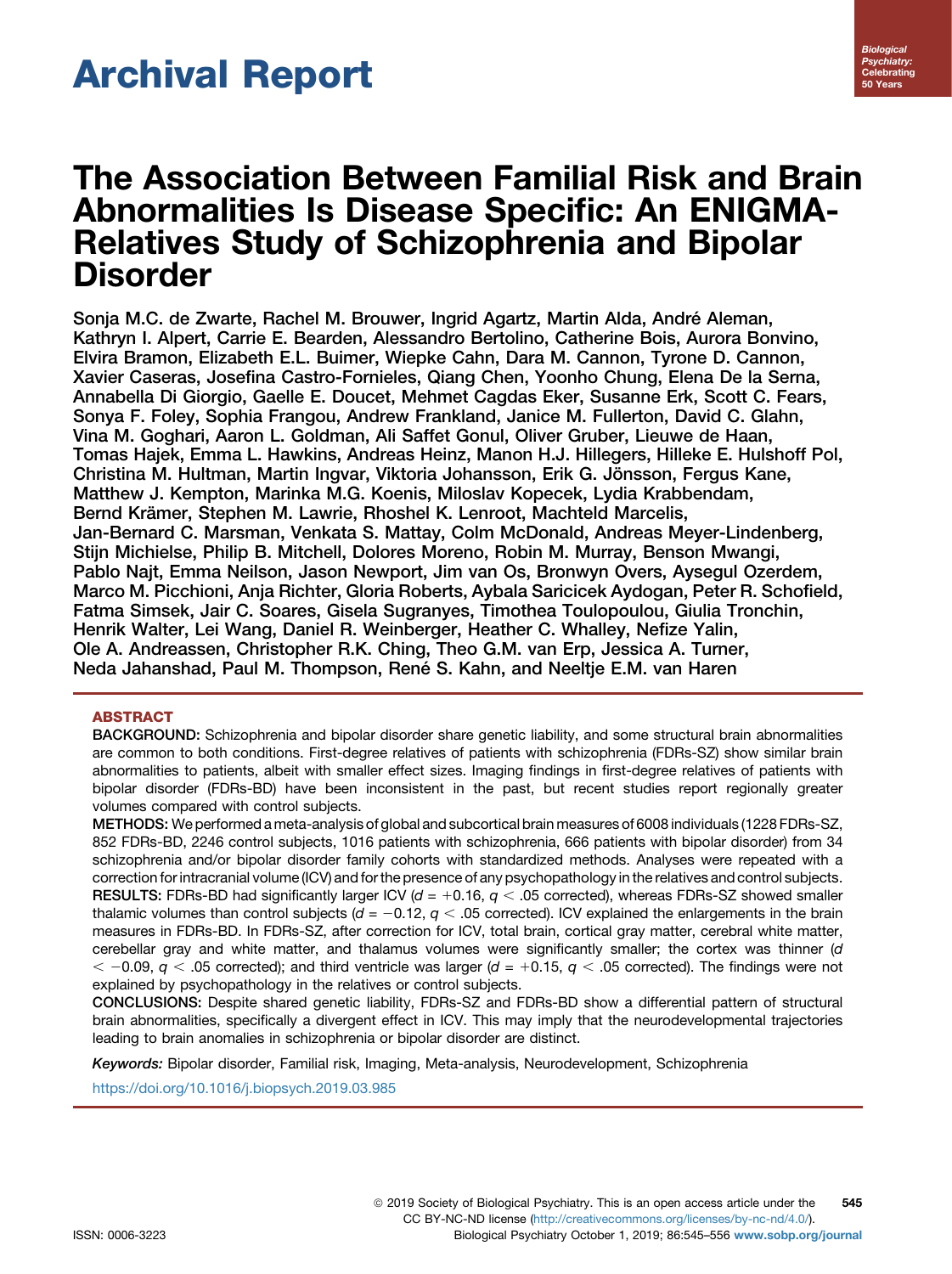Schizophrenia and bipolar disorder are highly heritable disorders with partially overlapping symptoms and a genetic correlation  $(r_a)$  of 0.60–0.68 (1–[3\).](#page-9-0) Both disorders are characterized by structural brain abnormalities, with smaller total brain and hippocampal volumes, on average, and larger ventricular volumes. These are among the most consistent and robust structural findings, albeit with smaller effect sizes in patients with bipolar disorder  $(4-12)$  $(4-12)$ . On one hand, the shared genetic liability between schizophrenia and bipolar disorder  $(1-3)$  $(1-3)$  is partly reflected in the brain by overlapping findings of smaller white matter volumes and common areas of thinner cortex, suggesting that the disorders share genetic (possibly neurodevelopmental) roots [\(13\).](#page-9-0) On the other hand, disease-specific brain abnormalities were also reported in the same twin study; genetic liability for schizophrenia was associated with thicker right parietal cortex, whereas genetic liability for bipolar disorder was associated with larger intracranial volume (ICV) [\(13\)](#page-9-0).

Family members of patients can represent individuals at familial risk for the disorder who do not themselves have confounds, such as medication or illness duration, and can therefore provide unique insight into the effect of familial risk for the disorder on the brain. Multiple imaging studies have investigated individuals at high familial risk for schizophrenia and/or bipolar disorder, but results of these often small studies have been variable. First-degree relatives of patients with schizophrenia (FDRs-SZ) tend to show smaller brain volumes and larger ventricle volumes compared with control subjects [\(14,15\)](#page-9-0). In contrast, first-degree relatives of patients with bipolar disorder (FDRs-BD) show regionally larger volumes (16–[26\).](#page-9-0) Many of these schizophrenia and bipolar disorder family studies grouped all FDRs together regardless of kinship. It remains unclear whether structural brain abnormalities in high-risk individuals are consistent across FDRs, or whether they vary depending on the generational relationship with the proband. In addition, a few studies compared brain structure between FDRs-BD and FDRs-SZ directly, usually in cohorts of modest sample sizes [\(9,13,27](#page-9-0)–30). These studies showed brain abnormalities both specific and overlapping for FDRs-SZ and FDRs-BD; if anything, findings were more pronounced in FDRs-SZ than FDRs-BD.

Large-scale multicenter studies offer increased power and generalizability to evaluate the pattern and extent of brain variation in FDRs-BD and FDRs-SZ. Through the Enhancing Neuro Imaging Genetics Through Meta Analysis (ENIGMA)- Relatives Working Group, we have performed meta-analyses of magnetic resonance imaging data sets consisting of FDRs-SZ and/or FDRs-BD, probands, and matched control participants on harmonized global and subcortical brain measures. For each disorder, relatives were analyzed as a group as well as per relative type, i.e., monozygotic co-twins, dizygotic co-twins, offspring, siblings, and parents. To investigate potential confounders, analyses were performed both with and without correction for ICV and with and without a correction for having a psychiatric diagnosis in the relatives and control subjects. The latter correction was performed by 1) adding a single dummy variable coding for the presence of any psychiatric diagnosis and 2) by comparing only the healthy relatives with the healthy control subjects. We hypothesized that FDRs-SZ (as a group) would exhibit a pattern of brain volume abnormalities similar to patterns observed in patients, but with smaller effect sizes. Based on dissimilarities in the literature between FDRs-SZ and FDRs-BD, we expected divergent effect sizes. Furthermore, we explored the pattern and extent of brain volume abnormalities per relative type.

## METHODS AND MATERIALS

#### Study Samples

This study included 6008 participants from 34 family cohorts. In total, 1228 FDRs-SZ (49 monozygotic co-twins, 62 dizygotic co-twins, 171 offspring, 842 siblings, 104 parents), 852 FDRs-BD (41 monozygotic co-twins, 48 dizygotic co-twins, 443 offspring, 302 siblings, 18 parents), 2246 control subjects, 1016 patients with schizophrenia, and 666 patients with bipolar disorder were included [\(Tables 1](#page-2-0) and [2](#page-3-0)). All cohorts included their own control participants. Control subjects did not have a family history of schizophrenia or bipolar disorder. FDRs-SZ or FDRs-BD are defined by having a first-degree family member with schizophrenia or bipolar disorder, respectively, and not having experienced (hypo)mania and/or psychosis themselves. Several cohorts allowed FDRs-SZ, FDRs-BD, or control subjects to have psychiatric diagnoses other than schizophrenia or bipolar disorder [\(Tables 1](#page-2-0) and [2](#page-3-0)). Demographic characteristics for each cohort and their inclusion criteria are summarized in [Tables 1](#page-2-0) and [2](#page-3-0) and Supplemental Table S1. All study centers obtained approval from their respective medical ethics committee for research following the Declaration of Helsinki. Informed consent was obtained from all participants (and/or parent guardians in the case of minors).

#### Image Acquisition and Processing

Structural T1-weighted brain magnetic resonance imaging scans were acquired at each research center (see Supplemental Table S2 for acquisition parameters of each cohort). Cortical and subcortical reconstruction and volumetric segmentations were performed with the FreeSurfer pipeline (see Table S2 for FreeSurfer version and operating system used in each cohort) ([http://surfer.nmr.mgh.harvard.edu/fswiki/](http://surfer.nmr.mgh.harvard.edu/fswiki/recon-all/) [recon-all/\)](http://surfer.nmr.mgh.harvard.edu/fswiki/recon-all/) [\(31\).](#page-10-0) The resulting segmentations were quality checked according to the ENIGMA quality control protocol for subcortical volumes [\(http://enigma.ini.usc.edu/protocols/](http://enigma.ini.usc.edu/protocols/imaging-protocols/) [imaging-protocols/\)](http://enigma.ini.usc.edu/protocols/imaging-protocols/). Global brain measures (i.e., ICV [estimated Total Intracranial Volume from FreeSurfer], total brain [including cerebellum, excluding brainstem], cortical gray matter, cerebral white matter, cerebellar gray and white matter, third and lateral ventricle volume, surface area, and mean cortical thickness) and subcortical volumes (i.e., thalamus, caudate, putamen, pallidum, hippocampus, amygdala, and accumbens) were extracted from individual images [\(32,33\)](#page-10-0).

#### Statistical Meta-analyses

All statistical analyses were performed using R ([http://www.r](http://www.r-project.org)[project.org](http://www.r-project.org)). Linear mixed model analyses were performed within each cohort for bipolar disorder and schizophrenia separately, comparing relatives (per relative type) with control subjects and, if present, patients with control subjects, while taking family relatedness into account [\(http://CRAN.R-project.](http://CRAN.R-project.org/package=nlme)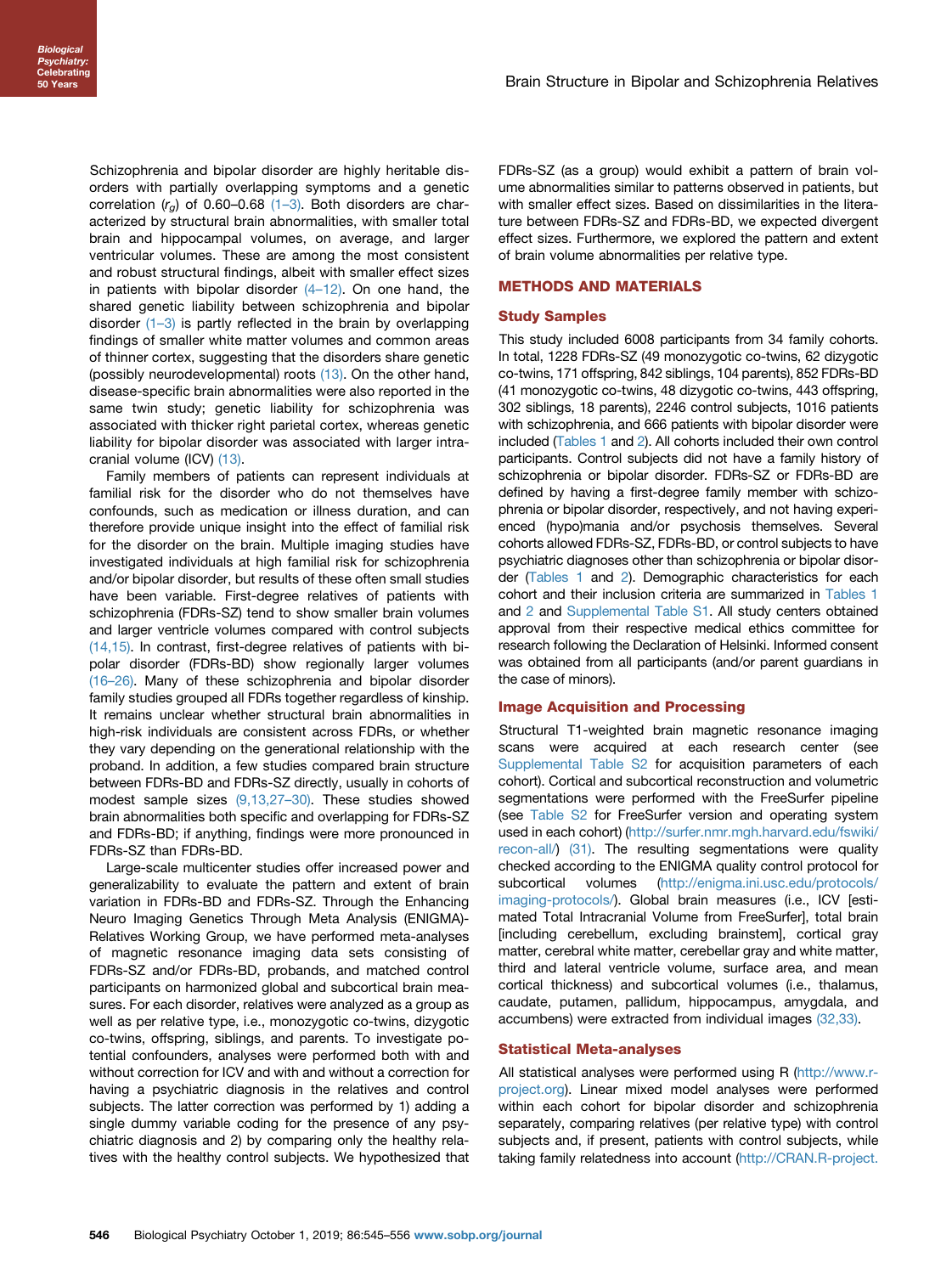|                                   |          |                 |      |                                 |                          |                |      | Relatives   |             |           |                 |                             |                              |               |      |                             |              |                |      |                             |                          |               |      |                             |                          |              |  |                             |
|-----------------------------------|----------|-----------------|------|---------------------------------|--------------------------|----------------|------|-------------|-------------|-----------|-----------------|-----------------------------|------------------------------|---------------|------|-----------------------------|--------------|----------------|------|-----------------------------|--------------------------|---------------|------|-----------------------------|--------------------------|--------------|--|-----------------------------|
|                                   | Controls |                 |      |                                 |                          | Cases          |      | Total       | MZ Co-twins |           |                 | DZ Co-twins                 |                              |               |      | Offspring                   |              |                |      |                             | <b>Siblings</b>          |               |      |                             |                          | Parents      |  |                             |
| Sample                            |          | n M/F Age       |      | <b>Other Diagnoses</b><br>(Y/N) |                          | n M/F Age      |      | Total<br>N. |             |           | n M/F Age       | Other<br>Diagnoses<br>(Y/N) |                              | n M/F Age     |      | Other<br>Diagnoses<br>(Y/N) | $\mathsf{n}$ | M/F Age        |      | Other<br>Diagnoses<br>(Y/N) | n                        | M/F Age       |      | Other<br>Diagnoses<br>(Y/N) |                          | n M/F Age    |  | Other<br>Diagnoses<br>(Y/N) |
| <b>BPO FLB</b>                    |          | $7 \frac{3}{4}$ | 12.9 | 0/7                             |                          | $9 \quad 5/4$  | 13.3 | $22 -$      |             |           |                 |                             |                              |               |      |                             |              | 22 10/12 10.0  |      | 0/22                        | $\overline{\phantom{m}}$ |               |      |                             | $-$                      |              |  |                             |
| Cardiff                           |          | 79 28/51 39.8   |      | 0/79                            |                          | 120 42/78 41.9 |      | $33 -$      |             |           |                 |                             |                              |               |      |                             | —            |                |      |                             |                          | 33 13/20 45.9 |      | 2/31                        | $\overline{\phantom{m}}$ |              |  |                             |
| Cling-BDª                         |          | 19 6/13 30.9    |      | 0/19                            |                          |                |      | $19 -$      |             |           |                 |                             |                              |               |      |                             |              | $11 \quad 4/7$ | 23.4 | 0/11                        | 8                        | 2/6           | 43.8 | 0/8                         | $\qquad \qquad -$        |              |  |                             |
| DEU                               |          | 29 11/18 33.1   |      | 0/29                            |                          | 27 10/17 36.3  |      | $23 -$      |             |           |                 |                             | $\qquad \qquad -$            |               |      |                             |              | 6 2/4 21.7     |      | 0/6                         | 17                       | 9/8           | 34.8 | 0/17                        | $\overline{\phantom{m}}$ |              |  |                             |
| EGEU                              |          | 33 13/20 33.6   |      | 0/33                            |                          | 27 16/11 36.7  |      | $27 -$      |             |           |                 |                             |                              |               |      |                             | $-$          |                |      |                             |                          | 27 10/17 34.5 |      | 0/27                        | $\overline{\phantom{m}}$ |              |  |                             |
| ENBD UT                           |          | 36 13/23 34.8   |      | 0/36                            |                          | 72 23/49 36.9  |      | $52 -$      |             |           |                 |                             |                              |               |      |                             | $-$          |                |      |                             |                          | 52 10/42 44.3 |      | 17/35                       | $\overline{\phantom{a}}$ |              |  |                             |
| HHR                               |          | 42 17/25 21.9   |      | 0/42                            |                          | 8 2/6          | 23.3 | $52 -$      |             |           |                 |                             | $\overline{\phantom{0}}$     |               |      |                             |              | 52 18/34 19.5  |      | 14/38                       | $\overline{\phantom{m}}$ |               |      |                             | $-$                      |              |  |                             |
| IDIBAPS <sup>a</sup>              |          | 53 21/32 12.3   |      | 12/41                           |                          |                |      | $61 -$      |             |           |                 |                             | $\overline{\phantom{0}}$     |               |      |                             |              | 61 31/30 12.3  |      | 27/34                       | $\overline{\phantom{m}}$ |               |      |                             | $\overline{\phantom{0}}$ |              |  |                             |
| loP-BD                            |          | 39 9/30 35.4    |      | 9/30                            |                          | 34 15/19 40.6  |      |             |             | 17 11 2/9 | 43.5            | 6/5                         | 6                            | 2/4           | 42.4 | 0/6                         | $-$          |                |      |                             | $\overline{\phantom{m}}$ |               |      |                             | $\qquad \qquad -$        |              |  |                             |
| $MFS-BD^a$                        |          | 54 25/29 40.2   |      | 0/54                            |                          | 38 15/23 41.0  |      | $41 -$      |             |           |                 |                             | $\qquad \qquad -$            |               |      |                             | —            |                |      |                             |                          | 23 11/12 42.9 |      | 0/23                        |                          | 18 6/12 57.6 |  | 0/18                        |
| MooDS-BDª                         |          | 63 25/38 30.3   |      | 0/63                            |                          |                |      | $63 -$      |             |           |                 |                             | $\qquad \qquad -$            |               |      |                             |              | 53 18/35 29.2  |      | 0/53                        |                          | 10 7/3        | 36.6 | 0/10                        | $\overline{\phantom{m}}$ |              |  |                             |
| MSSM                              |          | 52 25/27 35.2   |      | 0/52                            |                          | 41 21/20 44.3  |      | $50 -$      |             |           |                 |                             | $\qquad \qquad \blacksquare$ |               |      |                             |              | 27 14/13 24.9  |      | 15/12                       |                          | 23 12/11 44.2 |      | 8/15                        | $\overline{\phantom{m}}$ |              |  |                             |
| Olin                              |          | 68 25/43 32.2   |      | 7/61                            |                          | 108 34/74 34.5 |      | $78 -$      |             |           |                 |                             |                              |               |      |                             |              |                |      |                             |                          | 78 30/48 32.0 |      | 21/57                       | $\qquad \qquad -$        |              |  |                             |
| PHHR                              |          | 18 7/11 23.0    |      | 0/18                            |                          | 8 3/5          | 24.0 | $26 -$      |             |           |                 |                             | $\qquad \qquad$              |               |      |                             |              | 26 10/16 19.9  |      | 6/20                        | $\overline{\phantom{m}}$ |               |      |                             | $-$                      |              |  |                             |
| STAR-BD <sup>a</sup>              |          | 114 55/59 48.8  |      | 42/72                           |                          | 53 19/34       | 49.2 |             |             |           | 38 16 6/10 49.2 | 3/13                        |                              | 22 10/12 50.8 |      | 6/16                        | —            |                |      |                             | $\overline{\phantom{m}}$ |               |      |                             | $\qquad \qquad -$        |              |  |                             |
| SydneyBipolarGroup 117 54/63 22.2 |          |                 |      | 30/87                           |                          | 59 17/42 25.1  |      | $150 -$     |             |           |                 |                             | $\overline{\phantom{0}}$     |               |      |                             |              | 119 53/66 19.2 |      | 58/61                       |                          | 31 12/19 22.6 |      | 21/10                       | $\overline{\phantom{m}}$ |              |  |                             |
| UMCU-BD Twins <sup>a</sup>        |          | 129 55/74 39.2  |      | 4/125                           |                          | 62 19/43 40.3  |      |             |             |           | 34 14 4/10 38.2 | 6/8                         |                              | 20 8/12 44.3  |      | 4/16                        | —            |                |      |                             | $\overline{\phantom{0}}$ |               |      |                             | $-$                      |              |  |                             |
| UMCU-DBSOSª                       |          | 40 21/19 12.7   |      | 7/33                            | $\overline{\phantom{0}}$ |                |      | $66 -$      |             |           |                 |                             | $\qquad \qquad \blacksquare$ |               |      |                             |              | 66 37/29 14.7  |      | 31/35                       |                          |               |      |                             | $\overline{\phantom{m}}$ |              |  |                             |

#### <span id="page-2-0"></span>Table 1. Sample Demographics Bipolar Disorder Family Cohorts

DZ, dizygotic; F, female; M, male; MZ, monozygotic; N, no; Y, yes.

BPO\_FLB, Bipolar Offspring - Fronto-Limbic; Cardiff, Cardiff University; CliNG-BD, Clinical Neuroscience Goettingen- Bipolar Disorder; DEU, Dokuz Eylul University; EGEU, Ege University; ENBD\_UT, Endophenotypes of Bipolar Disorder - University of Texas; HHR, Halifax High Risk Study; IDIBAPS, August Pi i Sunyer Biomedical Research Institute; IoP-BD, Institute of Psychiatry - Bipolar Disorder Twin Study; MFS-BD, Maudsley Family Study - Bipolar Disorder; MooDS-BD, Systematic Investigation of the Molecular Causes of Major Mood Disorders and Schizophrenia - Bipolar Disorder; MSSM, Mount Sinai School of Medicine; Olin, Olin Neuropsychiatry Research Center; PHHR, Prague High Risk Study; STAR-BD, Schizophrenia and Bipolar Twin Study in Sweden - Bipolar Disorder; SydneyBipolarGroup, The Sydney Bipolar Kids and Sibs Study; UMCU-BD Twins, University Medical Center Utrecht - Bipolar Disorder Twin Study; UMCU-DBSOS, University Medical Center Utrecht - Dutch Bipolar and Schizophrenia Offspring Study.

<sup>a</sup>Overlapping control subjects with schizophrenia sample from the same site, i.e., with CliNG-SZ (n = 10), IDIBAPS (n = 53), MFS-SZ (n = 54), MooDS-SZ (n = 36), STAR-SZ (n = 100), UMCU-UTWINS ( $n = 27$ ), UMCU-DBSOS ( $n = 40$ ).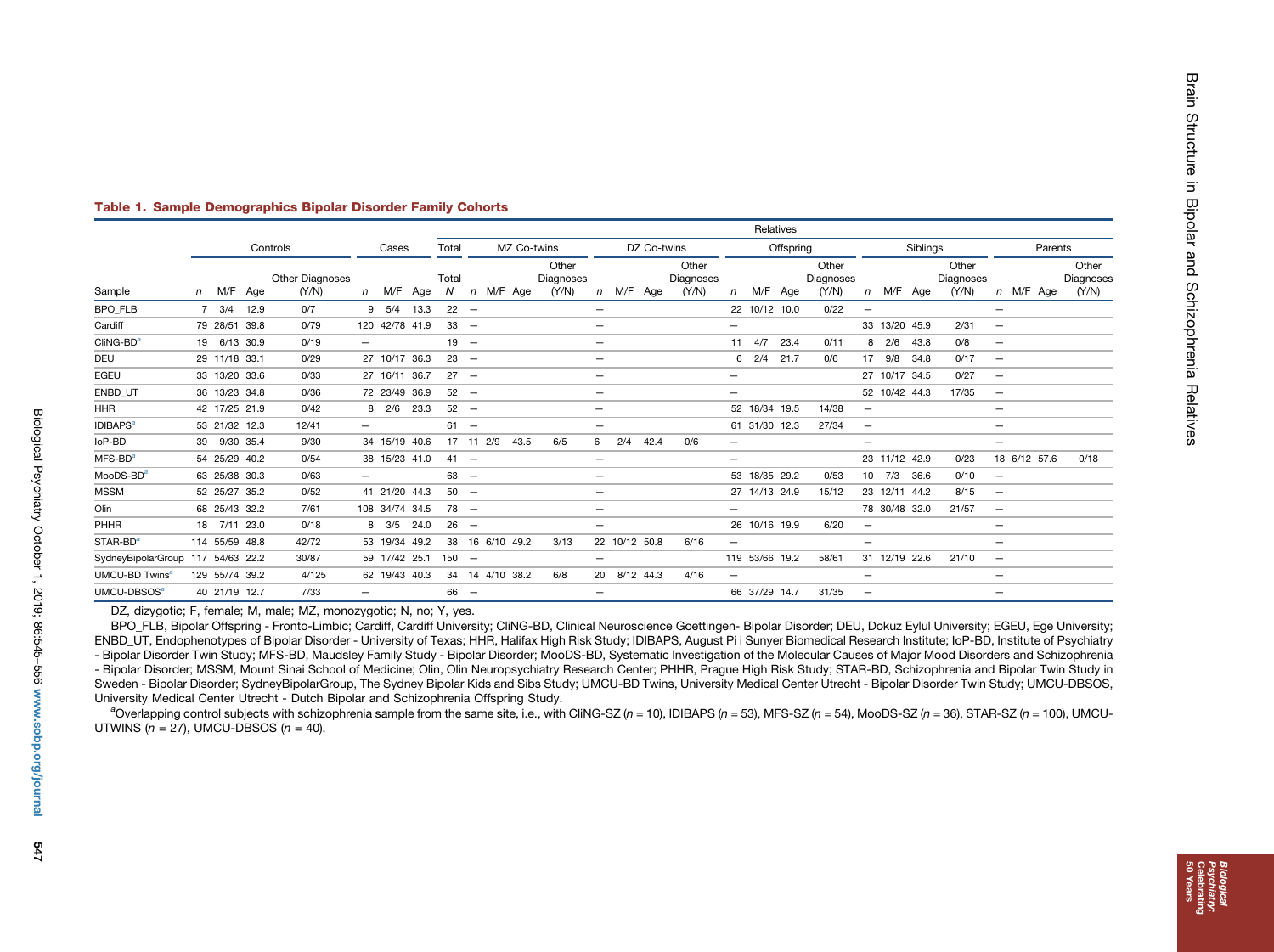<span id="page-3-0"></span>548

# Table 2. Sample Demographics Schizophrenia Family Cohorts

|                                                 |              |                  |      |                             |                          |                       |     |        |                 | Relatives                   |                              |             |               |                             |                              |               |               |                             |                              |                  |      |                             |                          |               |  |                             |
|-------------------------------------------------|--------------|------------------|------|-----------------------------|--------------------------|-----------------------|-----|--------|-----------------|-----------------------------|------------------------------|-------------|---------------|-----------------------------|------------------------------|---------------|---------------|-----------------------------|------------------------------|------------------|------|-----------------------------|--------------------------|---------------|--|-----------------------------|
|                                                 |              | Controls         |      |                             |                          | Cases<br>Total        |     |        | MZ Co-twins     |                             |                              | DZ Co-twins |               |                             | Offspring                    |               |               |                             | Siblings                     |                  |      |                             |                          | Parents       |  |                             |
| Sample                                          | $\mathsf{n}$ | M/F              | Age  | Other<br>Diagnoses<br>(Y/N) | n                        | M/F                   | Aqe | Total  | N n M/F Age     | Other<br>Diagnoses<br>(Y/N) |                              |             | n M/F Age     | Other<br>Diagnoses<br>(Y/N) |                              |               | n M/F Age     | Other<br>Diagnoses<br>(Y/N) | n                            | M/F              | Age  | Other<br>Diagnoses<br>(Y/N) |                          | n M/F Age     |  | Other<br>Diagnoses<br>(Y/N) |
| C SFS                                           |              | 23 11/12         | 40.2 | 7/16                        |                          | 25 13/12 40.8         |     | $23 -$ |                 |                             |                              |             |               |                             | $\qquad \qquad -$            |               |               |                             | 13                           | 7/6              | 32.5 | 4/9                         |                          | 10 1/9 54.6   |  | 3/7                         |
| CliNG-SZ <sup>a</sup>                           |              | 20 11/9          | 35.7 | 0/20                        |                          |                       |     | $20 -$ |                 |                             |                              |             |               |                             |                              | 6 3/3 26.7    |               | 0/6                         |                              | 5/2              | 28.4 | 0/7                         |                          | 7 3/4 51.9    |  | 0/7                         |
| <b>EHRS</b>                                     |              | 89 44/45 21.0    |      | 0/89                        |                          | 31 19/12 21.8         |     | $90 -$ |                 |                             | $\qquad \qquad \blacksquare$ |             |               |                             |                              |               | 57 26/31 20.9 | 0/57                        | 33                           | 18/15 21.8       |      | 0/33                        | $\qquad \qquad -$        |               |  |                             |
| <b>HUBIN</b>                                    |              | 102 69/33        | 41.9 | 29/73                       |                          | 103 77/26 41.2        |     | $33 -$ |                 |                             |                              |             |               |                             | $\overline{\phantom{0}}$     |               |               |                             |                              | 33 23/10 39.4    |      | 8/25                        | $\qquad \qquad -$        |               |  |                             |
| <b>IDIBAPS<sup>a</sup></b>                      |              | 53 21/32         | 12.3 | 12/41                       | $\qquad \qquad -$        |                       |     | $37 -$ |                 |                             | $\qquad \qquad -$            |             |               |                             |                              |               | 37 22/15 11.0 | 18/19                       | $\qquad \qquad \blacksquare$ |                  |      |                             | $\overline{\phantom{0}}$ |               |  |                             |
| loP-SZ                                          |              | 67 35/32         | 40.9 | 7/60                        |                          | 54 39/15 34.7         |     |        | 18 14 7/7 31.0  | 6/8                         |                              |             | 4 1/3 40.0    | 1/3                         | $\qquad \qquad -$            |               |               |                             | $\overline{\phantom{0}}$     |                  |      |                             | $\qquad \qquad -$        |               |  |                             |
| LIBD                                            |              | 364 163/201 32.4 |      | 3/361                       |                          | 215 164/51 35.3 242 - |     |        |                 |                             | -                            |             |               |                             | $\qquad \qquad -$            |               |               |                             |                              | 242 100/142 36.2 |      | 83/159                      | $\overline{\phantom{m}}$ |               |  |                             |
| Maastricht-<br><b>GROUP</b>                     |              | 87 33/54 30.8    |      | 14/73                       |                          | 87 59/28 28.2 95 -    |     |        |                 |                             | -                            |             |               |                             | $\qquad \qquad -$            |               |               |                             |                              | 95 49/46 29.5    |      | 19/76                       | $\overline{\phantom{m}}$ |               |  |                             |
| MFS-SZ $^a$                                     |              | 54 25/29         | 40.2 | 0/54                        |                          | 42 31/11 36.4         |     | $56 -$ |                 |                             | $\qquad \qquad -$            |             |               |                             | $\overline{\phantom{m}}$     |               |               |                             |                              | 20 10/10 36.4    |      | 0/20                        |                          | 36 11/25 56.6 |  | 0/36                        |
| MooDS-SZ <sup>a</sup>                           |              | 65 26/39         | 30.6 | 0/65                        |                          |                       |     | $63 -$ |                 |                             | $\qquad \qquad -$            |             |               |                             |                              |               | 31 10/21 26.5 | 0/31                        | 25                           | 12/13 30.2       |      | 0/25                        |                          | 7 2/5 49.7    |  | 0/7                         |
| NU                                              |              | 92 51/41         | 31.9 | 7/85                        |                          | 108 74/34 34.2        |     | $83 -$ |                 |                             |                              |             |               |                             | $\qquad \qquad -$            |               |               |                             |                              | 83 29/54 21.1    |      | 45/38                       | $\qquad \qquad -$        |               |  |                             |
| $\mathsf{STAR}\text{-}\mathsf{SZ}^{\mathsf{a}}$ |              | 104 49/55        | 48.9 | 22/82                       |                          | 49 28/21 49.5         |     |        | 48 15 9/6 41.9  | 0/15                        |                              |             | 33 17/16 52.3 | 0/33                        | $\qquad \qquad -$            |               |               |                             | $\overline{\phantom{0}}$     |                  |      |                             | $\qquad \qquad$          |               |  |                             |
| UMCG-GROUP                                      |              | 37 16/21         | 34.0 | 0/37                        | $\qquad \qquad -$        |                       |     | $45 -$ |                 |                             |                              |             |               |                             | $\qquad \qquad -$            |               |               |                             |                              | 45 22/23 30.9    |      | 0/45                        | $\qquad \qquad -$        |               |  |                             |
| UMCU-DBSOS <sup>®</sup>                         |              | 40 21/19         | 12.7 | 7/33                        | $\overline{\phantom{m}}$ |                       |     | $40 -$ |                 |                             |                              |             |               |                             |                              | 40 12/28 13.7 |               | 24/16                       | $\overline{\phantom{0}}$     |                  |      |                             | $\qquad \qquad -$        |               |  |                             |
| UMCU-GROUP                                      |              | 167 83/84        | 27.7 | 13/154                      |                          | 162 130/32 27.0 201 - |     |        |                 |                             |                              |             |               |                             | $\qquad \qquad -$            |               |               |                             |                              | 201 95/106 27.7  |      | 52/149                      | $\qquad \qquad -$        |               |  |                             |
| UMCU-Parents                                    |              | 41 14/27         | 52.8 | 0/41                        |                          |                       |     | $44 -$ |                 |                             | -                            |             |               |                             | $\qquad \qquad -$            |               |               |                             | $\overline{\phantom{0}}$     |                  |      |                             |                          | 44 13/31 52.9 |  | 11/33                       |
| UMCU-UTWINS <sup>a</sup>                        |              | 184 84/100 31.8  |      | 17/167                      |                          | 56 33/23 35.6         |     |        | 45 20 12/8 36.0 | 11/9                        |                              |             | 25 17/8 37.8  | 5/20                        | $\overline{\phantom{m}}$     |               |               |                             | $\overline{\phantom{0}}$     |                  |      |                             | $\overline{\phantom{0}}$ |               |  |                             |
| UNIBA                                           |              | 78 52/26 31.4    |      | 0/78                        |                          | 84 58/26 33.3         |     | $45 -$ |                 |                             | $-$                          |             |               |                             | $\qquad \qquad \blacksquare$ |               |               |                             |                              | 45 23/22 33.4    |      | 4/41                        | $\overline{\phantom{m}}$ |               |  |                             |

DZ, dizygotic; F, female; M, male; MZ, monozygotic; N, no; Y, yes.

C\_SFS, Calgary Schizophrenia Family Study; CliNG-SZ, Clinical Neuroscience Goettingen - Schizophrenia; EHRS, Edinburgh High Risk Study; HUBIN, Human Brain Informatics; IDIBAPS, August Pi i Sunyer Biomedical Research Institute; IoP-SZ, Institute of Psychiatry - Schizophrenia Twin Study; LIBD, Lieber Institute for Brain Development; Maastricht-GROUP, Maastricht -Genetic Risk and Outcome of Psychosis; MFS-SZ, Maudsley Family Study - Schizophrenia; MooDS-SZ, Systematic Investigation of the Molecular Causes of Major Mood Disorders and Schizophrenia - Schizophrenia; NU, Northwestern University; STAR-SZ, Schizophrenia and Bipolar Twin Study in Sweden - Schizophrenia; UMCG-GROUP, University Medical Center Groningen - Genetic Risk and Outcome of Psychosis; UMCU-DBSOS, University Medical Center Utrecht - Dutch Bipolar and Schizophrenia Offspring Study; UMCU-GROUP, University Medical Center Utrecht - Genetic Risk and Outcome of Psychosis; UMCU-Parents, University Medical Center Utrecht - Parents Study; UMCU-UTWINS, University Medical Center Utrecht - Utrecht Twin Schizophrenia Studies; UNIBA, University of Bari "Aldo Moro."

<sup>a</sup>Overlapping control subjects with bipolar sample from the same site, i.e., with CliNG-BD (n = 10), IDIBAPS (n = 53), MFS-BD (n = 54), MooDS-BD (n = 36), STAR-BD (n = 100), UMCU-BD twins ( $n = 27$ ), UMCU-DBSOS ( $n = 40$ ).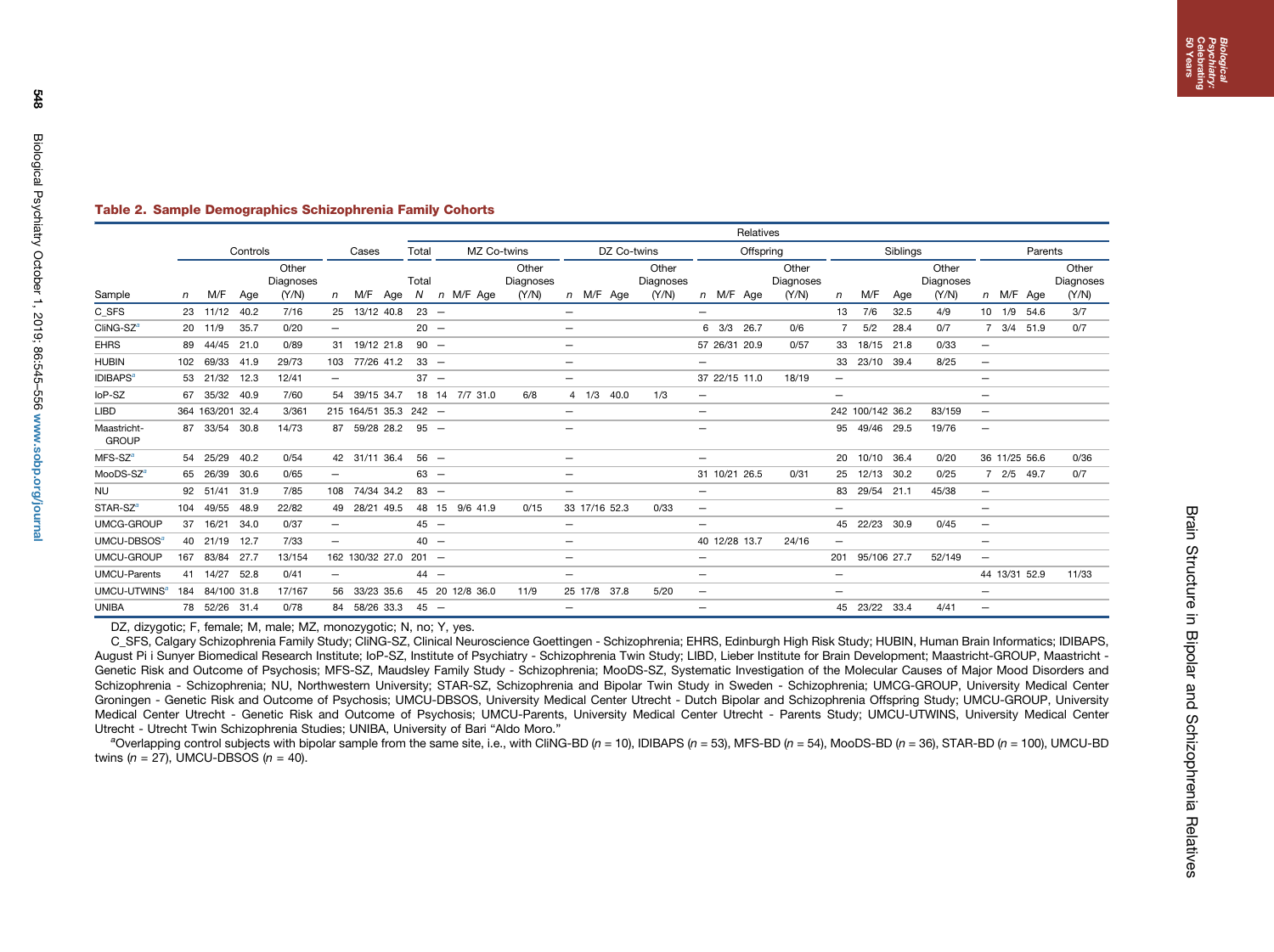[org/package=nlme](http://CRAN.R-project.org/package=nlme)) [\(34\).](#page-10-0) Given known age and sex effects on brain measures, we included centered age, age squared, and sex as covariates. Brain measures were corrected for lithium use at time of scan (yes/no) in patients with bipolar disorder only. Analysis of multiscanner studies included binary dummy covariates for  $n-1$  scanners. Cohen's d effect sizes and 95% confidence intervals were calculated within each cohort separately and pooled per disorder for each relative type, for all relatives, and for patients as a group, using an inverse variance-weighted random-effects meta-analysis. All randomeffects models were fitted using the restricted maximum likelihood method. False discovery rate  $(q < .05)$  thresholding across all phenotypes was used to control for multiple comparisons for each pairwise analysis between relatives, patients, and control subjects or between the different relative types [\(35\)](#page-10-0). Analyses were performed locally by the research center that contributed the cohort, using codes created within the ENIGMA-Relatives Working Group (scripts available on request). The focus of this study is on first-degree relatives, but patient effects were also computed to show that the effects in patients are in line with earlier work (4-[12\).](#page-9-0) Effect sizes were statistically compared between FDRs-BD and FDRs-SZ, FDRs-BD and patients with bipolar disorder, and FDRs-SZ and patients with schizophrenia, and between the different relative types within one disorder (Supplemental Methods). The latter analysis was performed only when more than one cohort was included per relative type.

The regional specificity of the findings was examined by repeating the analyses of the global brain measures and subcortical volumes with ICV added as a covariate. In addition, we repeated the analyses to investigate the effect of psychopathology in the relatives and control subjects using two different approaches. First, we added a single dummy variable for relatives and control subjects with a DSM "No diagnosis" or ICD-9 code V71.09 (other diagnosis  $= 1$ , V71.09  $= 0$ ). Second, we compared healthy relatives with healthy control subjects. Finally, effects of age were examined using meta-regressions.

# RESULTS

#### **Patients**

Effects in patients with schizophrenia and bipolar disorder were not the main focus of this study. In short, a thinner cortex and smaller thalamus volume were found in patients with bipolar disorder ( $d < -0.33$ ,  $q < .05$  corrected); in patients with schizophrenia, smaller volumes of total brain, cortical gray matter, cerebral white matter, cerebellar gray and white matter, thalamus, hippocampus, amygdala, and accumbens, thinner cortex ( $d < -0.18$ ,  $q < .05$  corrected), and larger volumes of the lateral ventricles, third ventricle, caudate, pallidum, and putamen ( $d > +0.16$ ,  $q < .05$  corrected) were found. The findings are summarized in [Figures 1](#page-5-0) and [2](#page-6-0), Supplemental Figure S1i–xvii, and Supplemental Tables S3 and S4.

# FDRs-BD and FDRs-SZ vs. Control Subjects

FDRs-BD had significantly larger ICVs than control subjects  $(d = +0.16, q < .05$  corrected) [\(Figures 1A](#page-5-0) and [2A,](#page-6-0) Supplemental Figure S1i–xvii, and Supplemental Table S3). FDRs-SZ had significantly smaller thalamic volume than control subjects

 $(d = -0.12, q < .05$  corrected) ([Figures 1A](#page-5-0) and [2A](#page-6-0), Supplemental Figure S1i–xvii, and Supplemental Table S3). When comparing the effect sizes of FDRs-BD and FDRs-SZ directly, FDRs-BD had significantly larger ICV, surface area, total brain, cortical gray matter, cerebral white matter, cerebellar gray matter, thalamus, and accumbens volumes and smaller third ventricle volumes than FDRs-SZ  $(q < .05$  corrected) (Supplemental Table S3). For all nominally significant effect sizes ( $p < .05$  uncorrected, 2-tailed) and comparisons, see Supplemental Table S3.

# Regional Specificity of Findings: Correction for ICV

When controlling for ICV, there were no significant differences in brain measures between FDRs-BD and control subjects [\(Figures 1B](#page-5-0) and [2B](#page-6-0) and Supplemental Table S4). In contrast, in FDRs-SZ, total brain, cortical gray matter, cerebral white matter, cerebellar gray and white matter, and thalamus volumes were significantly smaller, cortex was thinner  $(d < -0.09$ ,  $q < .05$  corrected), and third ventricle was larger (d = +0.15, q  $<$  .05 corrected) than in control subjects ([Figures 1B](#page-5-0) and [2B](#page-6-0) and Supplemental Table S4). FDRs-BD had significantly larger total brain, cortical, and cerebellar gray matter volumes and smaller third ventricle volumes than FDRs-SZ  $(q < .05$ corrected) (Supplemental Table S4).

# First-Degree Relatives Subtype Analyses

None of the effect sizes comparing FDRs-BD and FDRs-SZ subtypes with control subjects survived correction for multiple comparisons. Direct comparison between the different relative subtypes showed some significant differences between groups; see Supplemental Tables S7 and S8, Supplemental Figure S1i–xvii and Supplemental Results.

#### Psychopathology in Relatives

Psychiatric diagnoses other than bipolar disorder or a psychotic disorder were present in 40.4% of FDRs-BD, 31.5% of FDRs-SZ, 12.6% of control subjects in the bipolar sample, and 9.0% of control subjects in the schizophrenia sample [\(Tables 1](#page-2-0) and [2\)](#page-3-0). Controlling for any diagnosis by adding affected status  $(1 = yes/0 = no)$  as a covariate in the analysis did not change the pattern of findings in either FDRs-BD or FDRs-SZ (Supplemental Tables S9 and S10). Also, when comparing only healthy relatives with healthy control subjects, the pattern was similar (Supplemental Tables S11 and S12).

#### Effect of Age

Meta-regression analyses showed no relationship between age and FDRs-BD effect sizes (Supplemental Table S13 and Figure S2i–xvii). A positive relationship between age and FDRs-SZ effect sizes reached nominal significance only in the amygdala ( $p = .008$ , which did not survive false discovery rate correction for multiple comparisons) (Supplemental Table S13 and Figure S2i–xvii).

# **DISCUSSION**

This ENIGMA-Relatives initiative allowed for the largest examination to date of FDRs-BD and FDRs-SZ. Through metaanalysis, we investigated whether harmonized subcortical and global brain measures differed between FDRs-BD and FDRs-SZ and control subjects and whether these brain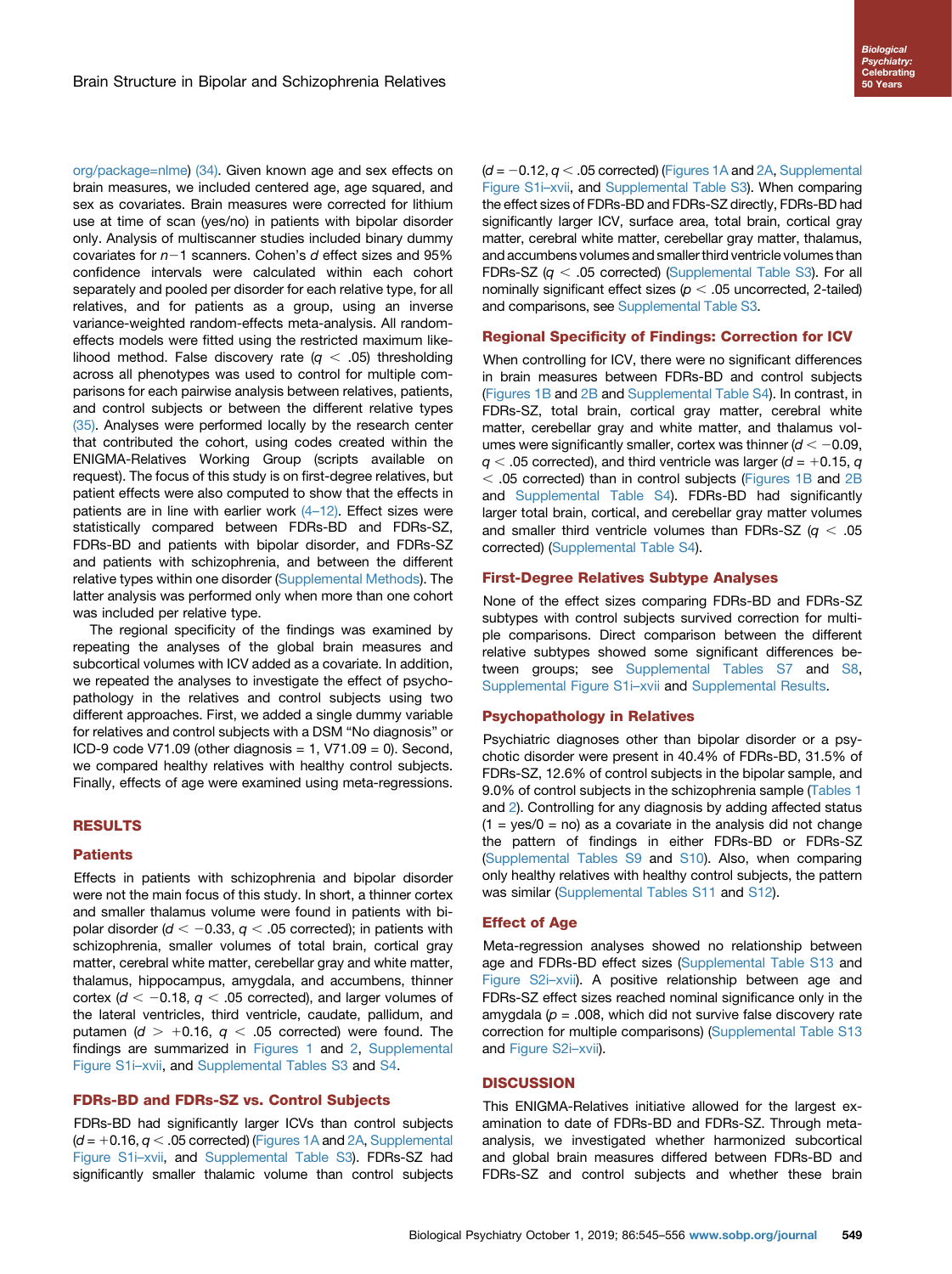<span id="page-5-0"></span>

Figure 1. (A) Cohen's d effect sizes comparing relatives and patients with bipolar disorder (BD) (blue) and relatives and patients with schizophrenia (SZ) (red) with control subjects for global brain measures, (B) controlled for intracranial volume (ICV). \*Nominally significant effect sizes ( $p < .05$ , uncorrected);  $*q < .05$ , corrected.

measures differed between the different relative types. The main findings were that 1) FDRs-BD had larger ICVs, whereas FDRs-SZ showed smaller thalamic volumes compared with control subjects; 2) in FDRs-BD, ICV explained enlargements in other brain measures, whereas in FDRs-SZ, brain volumes and thickness became significantly smaller than in control subjects after correction for ICV; 3) abnormalities differed between the relative types, but no clear pattern was detected; and 4) the findings were not confounded by other psychiatric diagnoses in the relatives and control subjects.

Effects in patients with schizophrenia and bipolar disorder were in line with prior studies  $(4-12)$  $(4-12)$ . In contrast to smaller brain volumes in patients with bipolar disorder  $(7,8)$ , we found larger brain volumes in their relatives. This is in keeping with other studies, which have reported larger regional gray matter volumes in participants at genetic risk [\(16](#page-9-0)–26). As expected, FDRs-SZ had smaller brain volumes, similar to findings in

patients with schizophrenia [\(6,10](#page-9-0)-12), but with smaller effect sizes, in line with a previous retrospective meta-analysis and a review [\(14,36\)](#page-9-0). Effect sizes in both FDRs-SZ and FDRs-BD are small ( $|d| \le 0.16$ ), suggesting that the brain abnormalities in individuals at familial risk are subtle and can be detected only with large sample sizes. These small effect sizes and potential subtle differences could still be meaningful, as they may give information on the familial background of brain deficits in disease. That said, it remains unclear whether brain deficits with these small effect sizes have functional or clinical relevance for FDRs-BD and FDRs-SZ.

Bipolar disorder and schizophrenia have a partially overlapping genetic etiology, with a genetic correlation of  $r<sub>q</sub>$  = 0.60–0.68 based on population and genome-wide association studies (1–[3\),](#page-9-0) suggesting that they share to some extent the same risk genes. However, combined large genome-wide association studies of schizophrenia and bipolar disorder have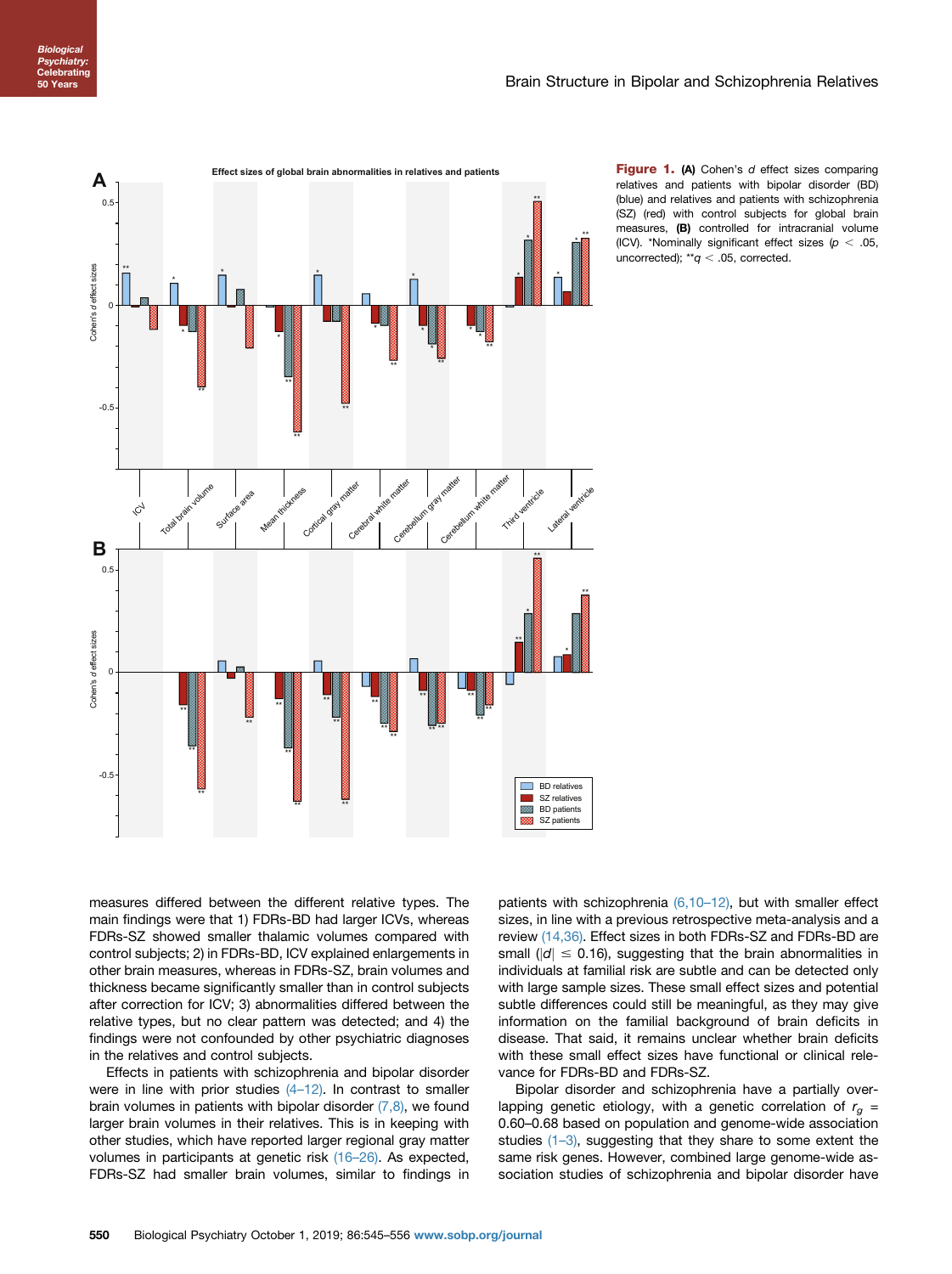<span id="page-6-0"></span>

Figure 2. (A) Cohen's d effect sizes comparing relatives and patients with bipolar disorder (BD) (blue) and relatives and patients with schizophrenia (SZ) (red) with controls for subcortical volumes, (B) controlled for intracranial volume. \*Nominally significant effect sizes ( $p < .05$ , uncorrected); \*\* $q < .05$ , corrected.

also identified unique risk factors associated with each of these disorders [\(37\).](#page-10-0) That FDRs-BD and FDRs-SZ show different global brain volume effects compared with control subjects implies that these brain abnormalities are associated with genetic variants unique to each disorder.

Twin studies have shown that schizophrenia [\(38](#page-10-0)–41) and bipolar disorder [\(42,43\)](#page-10-0) have a shared genetic origin for brain volume, and overlapping brain abnormalities have been reported between the two patient groups [\(4,5,9,13\).](#page-9-0) However, the available evidence for an association between common variants in both schizophrenia and bipolar disorder and brain volume is inconsistent [\(37,44](#page-10-0)-46). For example, Smeland et al. [\(45\)](#page-10-0) used novel conditional false discovery rate methodology

and identified 6 shared loci between intracranial, hippocampus, and putamen volumes and schizophrenia, whereas no significant genetic correlation was reported in another study that applied standard statistical tools [\(44\).](#page-10-0) Genetic risk for bipolar disorder was unrelated to the genetic variants associated with brain measures [\(37,46\).](#page-10-0) This could suggest either that rare genetic variants, such as copy number variants that are shared between relatives and probands, lead to brain abnormalities or that nongenetic overlap, i.e., shared environmental factors, leads to brain abnormalities in the family members.

The enlargement in several brain measures in FDRs-BD was driven by a larger ICV, whereas the decrements in brain measures in FDRs-SZ were more pronounced when controlling for ICV. This suggests that in contrast to the global ICV finding in FDRs-BD, brain abnormalities in FDRs-SZ not only are a global effect but also represent more regional differences in individuals at familial risk for schizophrenia. ICV reaches its maximum size between the ages of 10 and 15 [\(47,48\)](#page-10-0); therefore, ICV may be interpreted as a direct marker for neurodevelopment. Indeed, both schizophrenia and bipolar disorder have been characterized as neurodevelopmental disorders (49–[51\);](#page-10-0) abnormal neurodevelopment may play a larger role in the onset of schizophrenia than bipolar disorder [\(52](#page-10-0)–54). This is in line with differential trajectories of IQ development and school performance found in relation to risk for schizophrenia and bipolar disorder, showing respectively poorer cognitive performance or even decreases over time years before schizophrenia onset and a U-shaped relationship between IQ and later development of bipolar disorder [\(53\).](#page-10-0) This is also in keeping with a previous study, which found advanced brain age relative to chronological age in participants in early stages of schizophrenia, but not in participants in early stages of bipolar disorder [\(55\).](#page-10-0) Given the discrepancy in ICV findings between FDRs-BD and FDRs-SZ, individuals at familial risk for either bipolar disorder or schizophrenia may deviate during early neurodevelopment in a disease-specific manner.

Interestingly, in contrast to FDRs-BD, patients with bipolar disorder did not show an ICV enlargement, confirming previous findings in a large meta-analysis [\(7\)](#page-9-0). In the early stages of the disease, however, regional increases have been reported [\(21,22,24,26,56,57\)](#page-9-0). Given the positive relationship between genetic risk for bipolar disorder and ICV reported in twins [\(13\),](#page-9-0) one could argue that the genetic liability for bipolar disorder leads to a larger ICV as represented in our findings of larger ICV in FDRs-BD. That combination of a genetic predisposition for increased ICV and an ICV that is similar between patients with bipolar disorder and control subjects may imply that patient ICV is decreased owing to illness-related factors. Therefore, the discrepancy in ICV findings between patients with bipolar disorder and their relatives might suggest that smaller ICV in patients compared with their relatives can be regarded as a (possibly prodromal) disease effect, similar to what has been reported in schizophrenia. Alternatively, larger ICV in FDRs-BD could represent a relative resilience to developing bipolar disorder, as was suggested in a prior report on hippocampal shape abnormalities in co-twins without bipolar disorder [\(58\).](#page-10-0)

The pattern and extent of brain abnormalities varied with respect to the type of relationship to the proband. This again suggests a role for environmental influences, as all FDRs share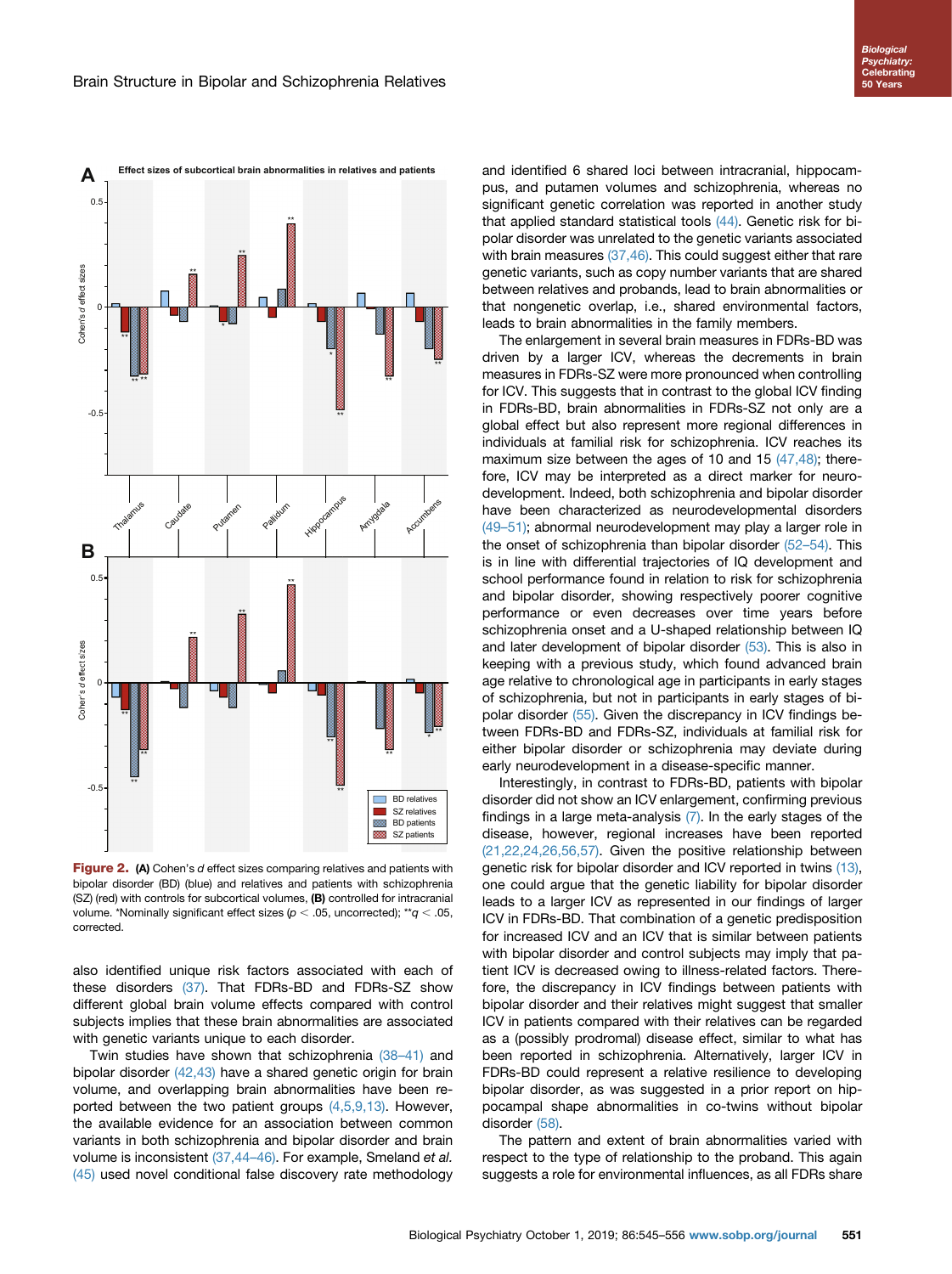approximately 50% of their common genetic variants with the affected proband (except for monozygotic co-twins). Given that many environmental risk factors, e.g., age, childhood trauma, physical inactivity, and famine, are associated with brain structure [\(59](#page-10-0)–61), environmental risk and/or gene-byenvironment interplay are likely also associated with differences in brain abnormalities in individuals at familial risk for schizophrenia or bipolar disorder. However, despite the large sample size, we did not find a consistent pattern of abnormalities among different relative types. Power may still not be sufficient to detect these subtle differences. Alternatively, there are many environmental factors that are unique for an individual—and thus not specific to the relative type—and these could have influenced brain structure.

Psychopathology is more prevalent in individuals at familial risk for either bipolar disorder or schizophrenia than in the general population; for example, offspring studies have shown that 55% to 72% of individuals with a parent with bipolar disorder or schizophrenia developed a lifetime mental disorder [\(62,63\)](#page-10-0). We showed that the presence of a psychiatric diagnosis in relatives and control subjects did not influence our findings. This suggests that brain abnormalities seen in the relatives represent the familial liability for the disorder and not the presence of psychopathology.

Some limitations should be considered in interpreting the results. This study is a meta-analysis of multiple cohorts from research centers around the world, with heterogeneity across samples (among others, acquisition protocols, field strength, FreeSurfer version, inclusion and exclusion criteria). Metaanalysis will find consistent effects despite this variance but cannot remove all sources of heterogeneity. However, clinical heterogeneity within and across sites is representative of the broad, clinically varied, and ecologically valid nature of bipolar disorder and schizophrenia and allows generalizable alterations to be detected. One source of heterogeneity in the offspring in particular might also be the substantial age differences between the different offspring cohorts. Both adult and children/adolescent offspring cohorts were included in the analyses, and the fact that the brains of the child and adolescent offspring have not reached adult size might have influenced the findings of the overall offspring effects. In addition, inclusion criteria varied with respect to psychopathology in FDRs or control subjects at the different research centers. For example, some cohorts included only healthy relatives, yet others included relatives with other psychiatric diagnosis (except for having the disorder itself). We accounted for this with additional analyses covarying for any diagnosis or assessing only the healthy relatives. These approaches might not be sufficient. In addition, the composition of the FDRs-SZ and FDRs-BD groups differed. FDRs-SZ had a greater sample size and consisted in particular of more siblings, whereas there were more offspring in the FDRs-BD group. Finally, the discrepancy in ICV between FDRs-BD and FDRs-SZ may be associated with current IQ or parental socioeconomic status (SES). Both IQ and parental SES have been associated with brain structure [\(64](#page-10-0)–67). This might suggest that the larger ICV found in FDRs-BD is related to higher IQ or parental SES. Lower IQ has been reported in FDRs-SZ [\(68\)](#page-10-0). However, the literature regarding current IQ in individuals at familial risk for bipolar disorder is less clear. Cognitive deficits have been associated with genetic risk for bipolar disorder  $(69,70)$ . One

study showed that siblings of patients with bipolar disorder had lower IQ but that they did not differ on educational level compared with control subjects [\(71\).](#page-11-0) In contrast, a bipolar twin study showed that both the proband and the co-twin without bipolar disorder completed significantly fewer years of education than control twins [\(72\)](#page-11-0). Furthermore, population studies show that premorbid IQ or educational attainment are often not affected or are even higher in individuals who later develop bipolar disorder [\(73](#page-11-0)–76), whereas IQ during childhood and adolescence is lower in individuals who develop schizophrenia later in life (77–[82\)](#page-11-0). The question remains how these measures interact with brain development in individuals at familial risk. As recently reported in a study that included only FDRs-SZ from one site (Utrecht, The Netherlands), current IQ was intertwined with most of the brain abnormalities [\(15\).](#page-9-0) However, in FDRs-BD, it still remains unclear how IQ and risk for bipolar disorder act on the brain. In the current study, few cohorts had information available on parental SES or subjects' IQ, thereby excluding the possibility to address these variables as potential confounders. Investigating the influence of current IQ on the difference in brain measures between relatives and control subjects was outside the scope of this study, and we are collecting and harmonizing these data from the cohorts for future analysis.

In conclusion, FDRs of patients with schizophrenia or bipolar disorder represent a group of individuals who can provide insight into the effect of familial risk on the brain. Although liability for schizophrenia and bipolar disorder overlap in the general populations, individuals at familial risk assessed here showed a differential pattern of structural brain abnormalities. This study found differences in brain abnormalities between FDRs-SZ and FDRs-BD, in particular, a divergent effect in ICV. This converse effect on ICV suggests that there may be different neurodevelopmental trajectories for each disorder early in life. Taken together, our findings may imply that brain abnormalities in schizophrenia and bipolar disorder are due to genetic variants or gene-by-environment interplay specific to each disorder.

#### ACKNOWLEDGMENTS AND DISCLOSURES

The researchers and studies included in this article were supported by the Research Council of Norway (Grant No. 223273), National Institutes of Health (NIH) (Grant No. R01 MH117601 [to NJ], Grant Nos. R01 MH116147, R01 MH111671, and P41 EB015922 [to PMT], Grant Nos. 5T32MH073526 and U54EB020403 [to CRKC], and Grant No. R03 MH105808 [to CEB and SCF]) and National Institute on Aging (NIA) (Grant No. T32AG058507 [to CRKC]).

C-SFS: This work was supported by Canadian Institutes of Health Research.

Cardiff: This work was supported by the National Centre for Mental Health, Bipolar Disorder Research Network, 2010 National Alliance for Research on Schizophrenia and Depression (NARSAD) Young Investigator Award (Grant No. 17319).

DEU: This work was supported by Dokuz Eylul University Department of Scientific Research Projects Funding (Grant No. 2012.KB.SAG.062). This report represents independent research funded by the National Institute for Health Research (NIHR) Biomedical Research Centre at South London and Maudsley National Health Service Foundation Trust and King's College London. The views expressed are those of the authors and not necessarily those of the National Health Service, NIHR, or Department of Health.

EGEU: This work was supported by the Ege University School of Medicine Research Foundation (Grant No. 2009-D-00017).

EHRS: The Edinburgh High Risk Study was supported by the Medical Research Council.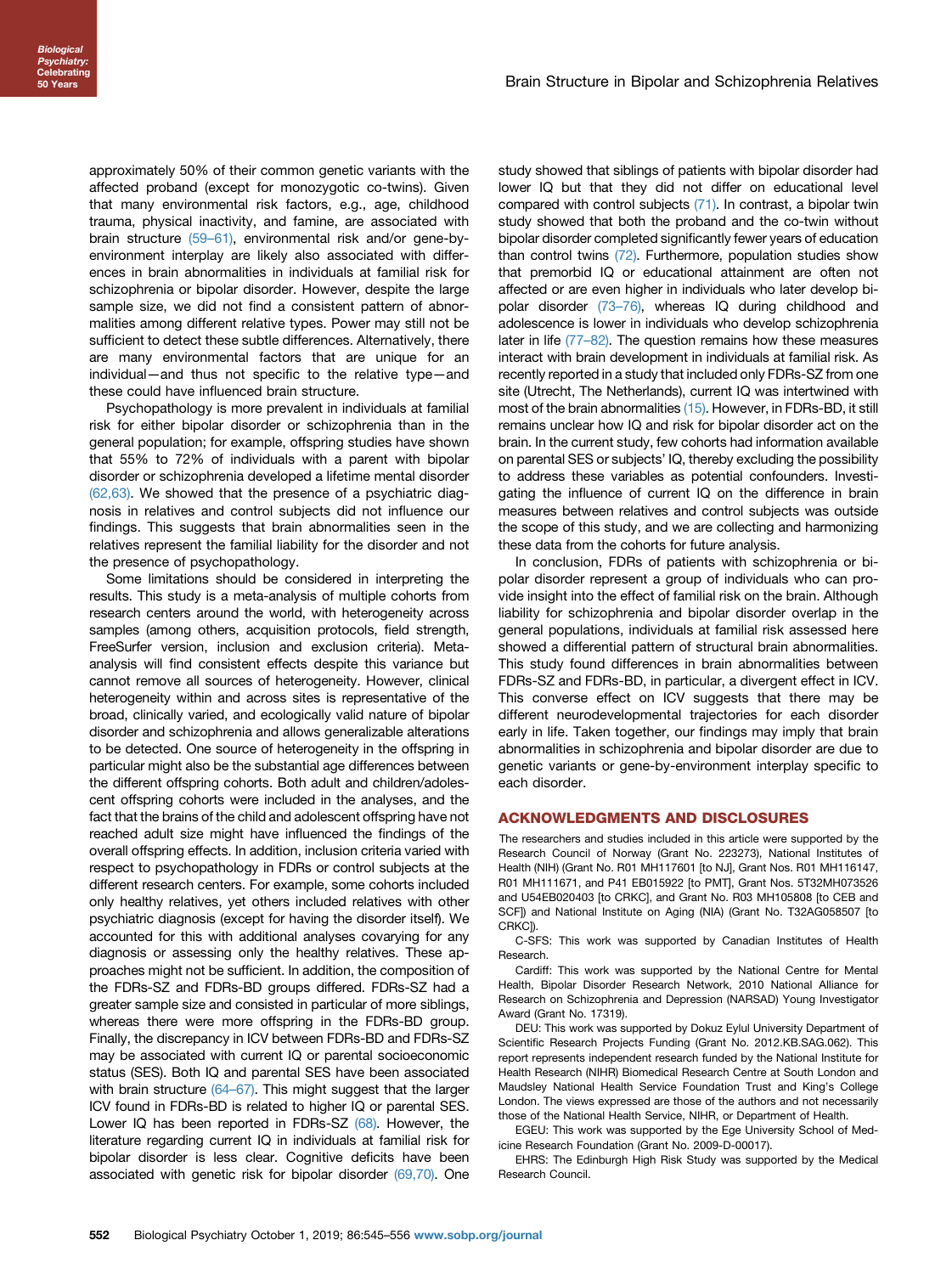GROUP: The infrastructure for the GROUP study was supported by the Geestkracht program of the Netherlands Organisation for Health Research and Development (Grant No. 10-000-1002).

ENBD\_UT/BPO\_FLB: This work was supported by the National Institute of Mental Health (Grant No. R01 MH 085667).

HHR/PHHR: This work was supported by the Canadian Institutes of Health Research (Grant Nos. 103703, 106469, and 341717), Nova Scotia Health Research Foundation, Dalhousie Clinical Research Scholarship (to TH), 2007 Brain and Behavior Research Foundation Young Investigator Award (to TH), and Ministry of Health of the Czech Republic (Grant Nos. NR8786 and NT13891).

HUBIN: This work was supported by the Swedish Research Council (Grant Nos. K2007-62X-15077-04-1, K2008-62P-20597-01-3, K2010-62X-15078-07-2, K2012-61X-15078-09-3), regional agreement on medical training and clinical research between Stockholm County Council and the Karolinska Institutet, Knut and Alice Wallenberg Foundation, and HUBIN project.

IDIBAPS: This work was supported by the Spanish Ministry of Economy and Competitiveness/Instituto de Salud Carlos III (Grant Nos. PI070066, PI1100683, and PI1500467) and Fundacio Marato TV3 (Grant No. 091630), co-financed by ERDF Funds from the European Commission ("A Way of Making Europe"), Brain and Behaviour Research Foundation (NARSAD Young Investigator Award), and Alicia Koplowitz Foundation.

IoP-BD: The Maudsley Bipolar Twin Study was supported by the Stanley Medical Research Institute and NARSAD.

IoP-SZ: This work was supported by a Wellcome Trust Research Training Fellowship (Grant No. 064971 to MMP), NARSAD Young Investigator Award (to TT), and European Community's Sixth Framework Programme through a Marie Curie Training Network called the European Twin Study Network on Schizophrenia.

Lieber Institute for Brain Development (LIBD): This work was supported by the NIMH Intramural Research Program (to DRW's laboratory). LIBD is a nonprofit research institute located in Baltimore, MD. The work performed at LIBD was performed in accordance with an NIMH material transfer agreement with LIBD.

MFS: The Maudsley Family Study cohort collection was supported by the Wellcome Trust (Grant Nos. 085475/B/08/Z and 085475/Z/08/Z), NIHR Biomedical Research Centre at University College London Hospital, Medical Research Council (Grant No. G0901310), and British Medical Association Margaret Temple Fellowship 2016.

MooDS: This work was supported by the German Federal Ministry for Education and Research grants NGFNplus MooDS (Systematic Investigation of the Molecular Causes of Major Mood Disorders and Schizophrenia) and Integrated Network IntegraMent (Integrated Understanding of Causes and Mechanisms in Mental Disorders) under the auspices of the e:Med program (Grant Nos. O1ZX1314B and O1ZX1314G) and Deutsche Forschungsgemeinschaft (Grant No. 1617 [to AH]).

MSSM: This work was supported by NIMH (Grant Nos. R01 MH116147 and R01 MH113619).

NU: This work was supported by NIH (Grant Nos. U01 MH097435, R01 MH084803, and R01 EB020062) and National Science Foundation (Grant Nos. 1636893 and 1734853).

OLIN: This work was supported by NIH (Grant No. R01 MH080912).

STAR: This work was supported by NIH (Grant No. R01 MH052857).

SydneyBipolarGroup: The Australian cohort collection was supported by the Australian National Health and Medical Research Council Program Grants (Grant No. 510135 [to PBM] and Grant No. 1037196 [to PBM and PRS]) and Project Grants (Grant No. 1063960 [to JMF and PRS] and Grant No. 1066177 [to JMF]).

UMCU: This work was supported by NARSAD (Grant No. 20244 [to MHJH]), ZonMw (Grant No. 908-02-123 [to HEHP]), VIDI (Grant No. 452-11- 014 [to NEMvH] and Grant No. 917-46-370 [to HEHP]), and Stanley Medical Research Institute.

CliNG: We thank Anna Fanelli, Kathrin Jakob, and Maria Keil for help with data acquisition.

All authors have contributed to and approved the contents of this manuscript.

GS has received research and travel support from Janssen Pharmaceutica and Otsuka Pharmaceutical and honoraria from Adamed Pharma.

NY has been an investigator in clinical studies conducted together with Janssen-Cilag, Corcept Therapeutics, and COMPASS Pathways in the last 3 years. AM-L has received consultant fees from Boehringer Ingelheim, BrainsWay, Elsevier, Lundbeck International Neuroscience Foundation, and Science Advances. CRKC has received partial research support from Biogen, Inc. (Boston, MA) for work unrelated to the topic of this manuscript. The remaining authors report no biomedical financial interests or potential conflicts of interest.

### ARTICLE INFORMATION

From the Department of Psychiatry (SMCdZ, RMB, EELB, WC, MHJH, HEHP, RSK, NEMvH), University Medical Center Utrecht Brain Center, University Medical Center Utrecht, Utrecht University, Utrecht, Netherlands; Norwegian Centre for Mental Disorders Research (NORMENT), K.G. Jebsen Centre (IA, EGJ, OAA), Institute of Clinical Medicine, University of Oslo, Oslo; Division of Mental Health and Addiction (OAA), Oslo University Hospital, Oslo, Norway; Centre for Psychiatric Research (IA, MI, EGJ), Department of Clinical Neuroscience, and Department of Medical Epidemiology and Biostatistics (CMH, VJ), Karolinska Institutet, Stockholm, Sweden; Department of Psychiatry (IA), Diakonhjemmet Hospital, Oslo, Norway; Department of Psychiatry (MA, TH, JN), Dalhousie University, Halifax, Nova Scotia, Canada; National Institute of Mental Health (MA, TH, MK), Klecany, and Department of Psychiatry (MK), Third Faculty of Medicine, Charles University, Prague, Czech Republic: Cognitive Neuroscience Center (AA, J-BCM). Department of Biomedical Sciences of Cells and Systems, University Medical Center Groningen, University of Groningen, Groningen, Netherlands; Department of Psychiatry and Behavioral Sciences (KIA, LW), Northwestern University Feinberg School of Medicine, Chicago, Illinois; Department of Psychiatry and Biobehavioral Sciences (SCF, CRKC), Semel Institute for Neuroscience and Human Behavior (CRKC, CEB), Department of Psychology (CEB), Center for Neurobehavioral Genetics (SCF), University of California, Los Angeles, Los Angeles, California; Department of Basic Medical Science, Neuroscience and Sense Organs (ABe, ABo), University of Bari Aldo Moro, Bari, Italy; Division of Psychiatry (CB, ELH, SML, EN, HCW), Royal Edinburgh Hospital, University of Edinburgh, Edinburgh; Division of Psychiatry (EB), Neuroscience in Mental Health Research Department, University College London, London, United Kingdom; Centre for Neuroimaging and Cognitive Genomics and National Centre for Biomedical Engineering (NCBES) Galway Neuroscience Centre (DMC, CM, PN, GT), National University of Ireland Galway, Galway, Ireland; Department of Psychology (TDC, YC), Yale University, New Haven, Connecticut; MRC Centre for Neuropsychiatric Genetics and Genomics (XC) and Cardiff University Brain Research Imaging Centre (SFF), Cardiff University, United Kingdom; Psychology and Psychology (JC-F, EDlS, GS), 2017SGR881, Institute of Neuroscience, Hospital Clínic of Barcelona, Institute d'Investigacions Biomèdiques August Pi i Sunyer (IDIBAPS), Centro de Investigación Biomédica en Red de Salud Mental (CIBERSAM), University of Barcelona, Spain; Lieber Institute for Brain Development (QC, ALG, VSM, DRW), Baltimore, Maryland; Department of Experimental and Clinical Medicine (ADG), Università Politecnica delle Marche, Ancona, Italy; Department of Psychiatry (GED, SF, RSK), Icahn School of Medicine at Mount Sinai, New York, New York; SoCAT LAB (MCE, ASG, FS), Department of Psychiatry, School of Medicine, Ege University, Bornova, Izmir, Turkey; Department of Psychiatry (MCE), Renaissance School of Medicine at Stony Brook University, Stony Brook, New York; Research Division of Mind and Brain (SE, AH, HWa), Department of Psychiatry and Psychotherapy, Charité Universitätsmedizin Berlin, corporate member of Freie Universität Berlin, Humboldt-Universität zu Berlin, and Berlin Institute of Health, Berlin, Germany; School of Psychiatry (AF, PBM, GR) and School of Medical Sciences (JMF, PRS), University of New South Wales; Neuroscience Research Australia (JMF, RKL, BO, PRS), Sydney, Australia; Olin Neuropsychiatry Research Center (DCG, MMGK), Institute of Living, Hartford Hospital, Hartford, Connecticut; Tommy Fuss Center for Neuropsychiatric Disease Research (DCG), Boston Children's Hospital; Harvard Medical School (DCG), Boston, Massachusetts; Department of Psychology (VMG) and Graduate Department of Psychological Clinical Science (VMG), University of Toronto, Toronto, Ontario, Canada; Department of Psychiatry and Behavioral Sciences (ASG), Mercer University School of Medicine, Macon, Georgia; Experimental Psychopathology and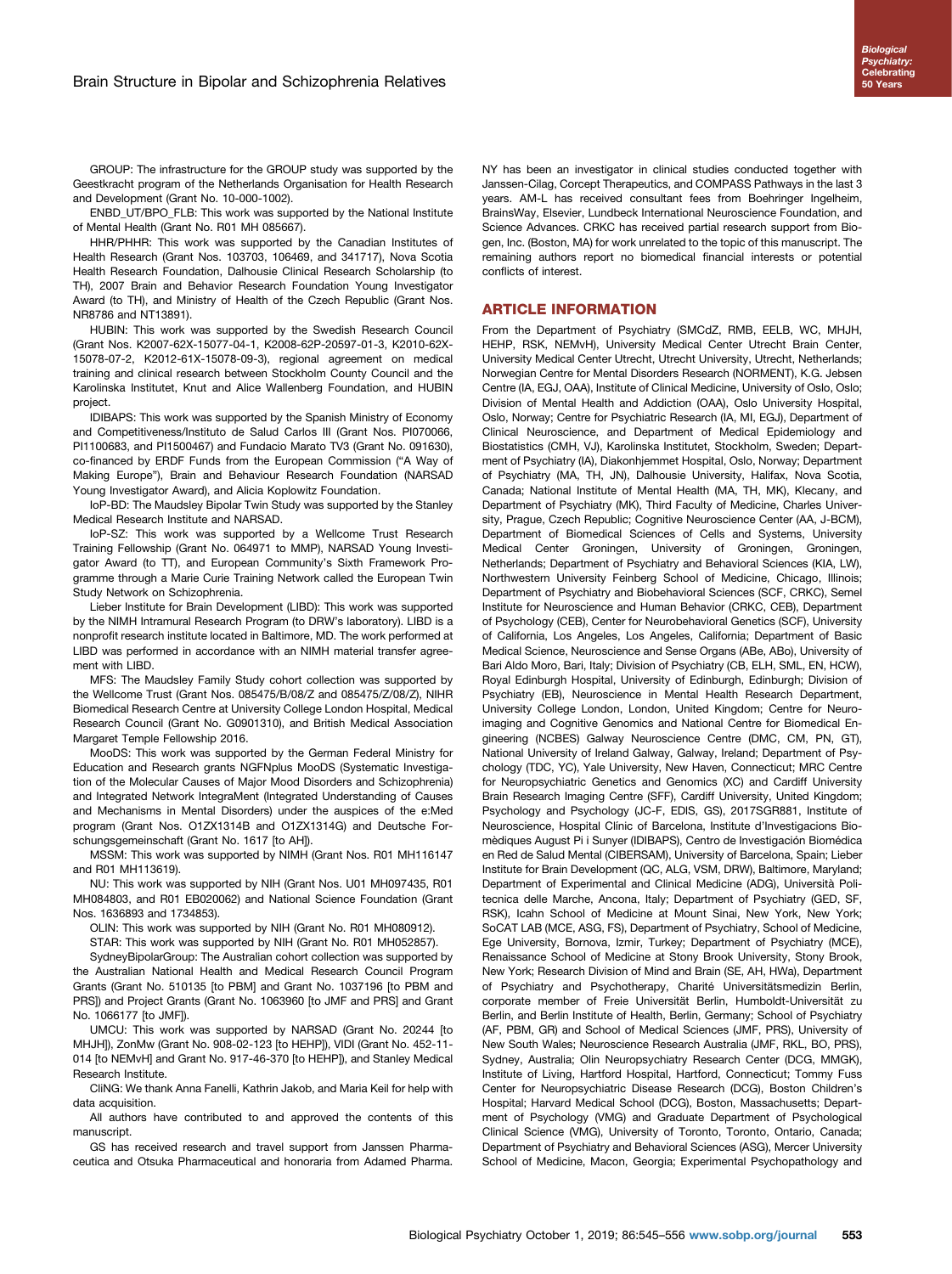<span id="page-9-0"></span>Neuroimaging (OG, BK, AR), Department of General Psychiatry, University of Heidelberg, Heidelberg, Germany; Early Psychosis Unit (LdH), Department of Psychiatry, Academic Medical Center, Amsterdam; Department of Child and Adolescent Psychiatry/Psychology (MHJH, NEMvH), Erasmus University Medical Center-Sophia Children's Hospital, Rotterdam, Netherlands; Psychosis Studies (FK, MJK, RMM), Department of Forensic and Neurodevelopmental Science (MMP), Department of Basic and Clinical Neuroscience (TT), Centre for Affective Disorders (NY), Department of Psychological Medicine, Institute of Psychiatry, Psychology and Neuroscience (FS), King's College London, London, United Kingdom; Department of Psychiatry (MMGK), Yale University School of Medicine, New Haven, Connecticut; Department of Clinical, Neuro and Developmental Psychology, Faculty of Behaviour and Movement Sciences (LK), Vrije Universiteit, Amsterdam, Netherlands; Department of Psychiatry and Behavioral Sciences (RKL), University of New Mexico, Albuquerque, New Mexico; Department of Psychiatry and Neuropsychology (MM, SM, JvO), School for Mental Health and Neuroscience, Maastricht University Medical Centre, Maastricht University, Maastricht, Netherlands; Child and Adolescent Psychiatry Department (DM), Hospital General Universitario Gregorio Marañón (IiSGM), School of Medicine, Universidad Complutense, Centro de Investigación Biomédica en Red de Salud Mental (CIBERSAM), Madrid, Spain; Department of Psychiatry and Behavioral Sciences (BM, JCS), The University of Texas Health Science Center at Houston, Houston, Texas; Department of Psychiatry (AO), Faculty of Medicine, and Department of Neurosciences (AO, ASA), Health Sciences Institute, Dokuz Eylül University; Department of Psychiatry (ASA), Faculty of Medicine, Izmir Katip Çelebi University; Department of Psychiatry (FS), Cigli State Hospital, Izmir; Department of Psychology (TT), Bilkent University, Ankara, Turkey; Department of Psychology (TT), University of Hong Kong, Hong Kong, China; Imaging Genetics Center (CRKC, NJ, PMT), Mark and Mary Stevens Neuroimaging and Informatics Institute, Keck School of Medicine, University of Southern California, Marina del Rey; Clinical Translational Neuroscience Laboratory (TGMvE), Department of Psychiatry and Human Behavior, and Center for the Neurobiology of Learning and Memory (TGMvE), University of California, Irvine, Irvine, California; Department of Psychology (JAT) and Neuroscience Institute (JAT), Georgia State University, Atlanta, Georgia; Department of Radiology (VSM), The Johns Hopkins University School of Medicine, Baltimore, Maryland; and Clinical Department of Psychiatry and Psychotherapy (AM-L), Central Institute of Mental Health, Medical Faculty Mannheim, Heidelberg University, Mannheim, Germany.

Address correspondence to Sonja M.C. de Zwarte, M.Sc., Department of Psychiatry, University Medical Center Utrecht, House A01.126, PO Box 85500, 3508 GA Utrecht, Netherlands; E-mail: [s.m.c.dezwarte@umcutrecht.](mailto:s.m.c.dezwarte@umcutrecht.nl) [nl](mailto:s.m.c.dezwarte@umcutrecht.nl).

Received Nov 19, 2018; revised Mar 19, 2019; accepted Mar 24, 2019. Supplementary material cited in this article is available online at [https://](https://doi.org/10.1016/j.biopsych.2019.03.985) [doi.org/10.1016/j.biopsych.2019.03.985](https://doi.org/10.1016/j.biopsych.2019.03.985).

#### REFERENCES

- 1. [Lichtenstein P, Yip BH, Björk C, Pawitan Y, Cannon TD, Sullivan PF,](http://refhub.elsevier.com/S0006-3223(19)31437-4/sref1) [Hultman CM \(2009\): Common genetic determinants of schizophrenia](http://refhub.elsevier.com/S0006-3223(19)31437-4/sref1) [and bipolar disorder in Swedish families: A population-based study.](http://refhub.elsevier.com/S0006-3223(19)31437-4/sref1) [Lancet 373:234](http://refhub.elsevier.com/S0006-3223(19)31437-4/sref1)–239.
- 2. [Lee SH, Ripke S, Neale BM, Faraone SV, Purcell SM, Perlis RH,](http://refhub.elsevier.com/S0006-3223(19)31437-4/sref2) et al. [\(2013\): Genetic relationship between](http://refhub.elsevier.com/S0006-3223(19)31437-4/sref2) five psychiatric disorders esti[mated from genome-wide SNPs. Nat Genet 45:984](http://refhub.elsevier.com/S0006-3223(19)31437-4/sref2)–994.
- 3. [Brainstorm Consortium, Anttila V, Bulik-Sullivan B, Finucane HK,](http://refhub.elsevier.com/S0006-3223(19)31437-4/sref3) Walters RK, Bras J, et al. [\(2018\): Analysis of shared heritability in](http://refhub.elsevier.com/S0006-3223(19)31437-4/sref3) [common disorders of the brain. Science 360:eaap8757](http://refhub.elsevier.com/S0006-3223(19)31437-4/sref3).
- 4. [Arnone D, Cavanagh J, Gerber D, Lawrie SM, Ebmeier KP, McIntosh AM](http://refhub.elsevier.com/S0006-3223(19)31437-4/sref4) [\(2009\): Magnetic resonance imaging studies in bipolar disorder and](http://refhub.elsevier.com/S0006-3223(19)31437-4/sref4) [schizophrenia: Meta-analysis. Br J Psychiatry 195:194](http://refhub.elsevier.com/S0006-3223(19)31437-4/sref4)–201.
- 5. [Ellison-Wright I, Bullmore E \(2010\): Anatomy of bipolar disorder and](http://refhub.elsevier.com/S0006-3223(19)31437-4/sref5) [schizophrenia: A meta-analysis. Schizophr Res 117:1](http://refhub.elsevier.com/S0006-3223(19)31437-4/sref5)–12.
- 6. [Haijma SV, Van Haren NEM, Cahn W, Koolschijn PC, Hulshoff Pol HE,](http://refhub.elsevier.com/S0006-3223(19)31437-4/sref6) [Kahn RS \(2013\): Brain volumes in schizophrenia: A meta-analysis in](http://refhub.elsevier.com/S0006-3223(19)31437-4/sref6) [over 18 000 subjects. Schizophr Bull 39:1129](http://refhub.elsevier.com/S0006-3223(19)31437-4/sref6)–1138.
- 7. [Hibar DP, Westlye LT, van Erp TG, Rasmussen J, Leonardo CD,](http://refhub.elsevier.com/S0006-3223(19)31437-4/sref7) Faskowitz J, et al. [\(2016\): Subcortical volumetric abnormalities in bi](http://refhub.elsevier.com/S0006-3223(19)31437-4/sref7)[polar disorder. Mol Psychiatry 21:1710](http://refhub.elsevier.com/S0006-3223(19)31437-4/sref7)–1716.
- 8. [Hibar DP, Westlye LT, Doan NT, Jahanshad N, Cheung JW,](http://refhub.elsevier.com/S0006-3223(19)31437-4/sref8) Ching CRK, et al. [\(2018\): Cortical abnormalities in bipolar disorder: An](http://refhub.elsevier.com/S0006-3223(19)31437-4/sref8) [MRI analysis of 6503 individuals from the ENIGMA Bipolar Disorder](http://refhub.elsevier.com/S0006-3223(19)31437-4/sref8) [Working Group. Mol Psychiatry 23:932](http://refhub.elsevier.com/S0006-3223(19)31437-4/sref8)–942.
- 9. [McDonald C, Bullmore ET, Sham PC, Chitnis X, Wickham H,](http://refhub.elsevier.com/S0006-3223(19)31437-4/sref9) [Bramon E, Murray RM \(2004\): Association of genetic risks for](http://refhub.elsevier.com/S0006-3223(19)31437-4/sref9) [schizophrenia and bipolar disorder with speci](http://refhub.elsevier.com/S0006-3223(19)31437-4/sref9)fic and generic brain [structural endophenotypes. Arch Gen Psychiatry 61:974](http://refhub.elsevier.com/S0006-3223(19)31437-4/sref9)–984.
- 10. [van Erp TG, Hibar DP, Rasmussen JM, Glahn DC, Pearlson GD,](http://refhub.elsevier.com/S0006-3223(19)31437-4/sref10) Andreassen OA, et al. [\(2016\): Subcortical brain volume abnormalities](http://refhub.elsevier.com/S0006-3223(19)31437-4/sref10) [in 2028 individuals with schizophrenia and 2540 healthy controls via](http://refhub.elsevier.com/S0006-3223(19)31437-4/sref10) [the ENIGMA consortium. Mol Psychiatry 21:547](http://refhub.elsevier.com/S0006-3223(19)31437-4/sref10)–553.
- 11. [van Erp TG, Walton E, Hibar DP, Schmaal L, Jiang W, Glahn DC,](http://refhub.elsevier.com/S0006-3223(19)31437-4/sref11) et al. [\(2018\): Cortical brain abnormalities in 4474 individuals with schizo](http://refhub.elsevier.com/S0006-3223(19)31437-4/sref11)[phrenia and 5098 controls via the ENIGMA consortium. Biol Psychiatry](http://refhub.elsevier.com/S0006-3223(19)31437-4/sref11) [84:644](http://refhub.elsevier.com/S0006-3223(19)31437-4/sref11)–654.
- 12. [Okada N, Fukunaga M, Yamashita F, Koshiyama D, Yamamori H,](http://refhub.elsevier.com/S0006-3223(19)31437-4/sref12) Ohi K, et al. [\(2016\): Abnormal asymmetries in subcortical brain volume](http://refhub.elsevier.com/S0006-3223(19)31437-4/sref12) [in schizophrenia. Mol Psychiatry 21:1460](http://refhub.elsevier.com/S0006-3223(19)31437-4/sref12)–1466.
- 13. [Hulshoff Pol HE, van Baal GC, Schnack HG, Brans RG, van der](http://refhub.elsevier.com/S0006-3223(19)31437-4/sref13) Schot AC, Brouwer RM, et al. [\(2012\): Overlapping and segregating](http://refhub.elsevier.com/S0006-3223(19)31437-4/sref13) [structural brain abnormalities in twins with schizophrenia or bipolar](http://refhub.elsevier.com/S0006-3223(19)31437-4/sref13) [disorder. Arch Gen Psychiatry 69:349](http://refhub.elsevier.com/S0006-3223(19)31437-4/sref13)–359.
- 14. [Boos HB, Aleman A, Cahn W, Hulshoff Pol H, Kahn RS \(2007\): Brain](http://refhub.elsevier.com/S0006-3223(19)31437-4/sref14) [volumes in relatives of patients with schizophrenia: A meta-analysis.](http://refhub.elsevier.com/S0006-3223(19)31437-4/sref14) [Arch Gen Psychiatry 64:297](http://refhub.elsevier.com/S0006-3223(19)31437-4/sref14)–304.
- 15. [de Zwarte SMC, Brouwer RM, Tsouli A, Cahn W, Hillegers MHJ, Hulshoff](http://refhub.elsevier.com/S0006-3223(19)31437-4/sref15) Pol HE, et al. [\(2018\): Running in the family? Structural brain abnormalities](http://refhub.elsevier.com/S0006-3223(19)31437-4/sref15) [and IQ in offspring, siblings, parents and co-twins of patients with](http://refhub.elsevier.com/S0006-3223(19)31437-4/sref15) [schizophrenia \[published online ahead of print\]. Schizophr Bull](http://refhub.elsevier.com/S0006-3223(19)31437-4/sref15).
- 16. [Nery FG, Monkul ES, Lafer B \(2013\): Gray matter abnormalities as](http://refhub.elsevier.com/S0006-3223(19)31437-4/sref16) [brain structural vulnerability factors for bipolar disorder: A review of](http://refhub.elsevier.com/S0006-3223(19)31437-4/sref16) [neuroimaging studies of individuals at high genetic risk for bipolar](http://refhub.elsevier.com/S0006-3223(19)31437-4/sref16) [disorder. Aust N Z J Psychiatry 47:1124](http://refhub.elsevier.com/S0006-3223(19)31437-4/sref16)–1135.
- 17. [Kempton MJ, Haldane M, Jogia J, Grasby PM, Collier D, Frangou S](http://refhub.elsevier.com/S0006-3223(19)31437-4/sref17) [\(2009\): Dissociable brain structural changes associated with predis](http://refhub.elsevier.com/S0006-3223(19)31437-4/sref17)[position, resilience, and disease expression in bipolar disorder.](http://refhub.elsevier.com/S0006-3223(19)31437-4/sref17) [J Neurosci 29:10863](http://refhub.elsevier.com/S0006-3223(19)31437-4/sref17)–10868.
- 18. [Frangou S \(2011\): Brain structural and functional correlates of resil](http://refhub.elsevier.com/S0006-3223(19)31437-4/sref18)[ience to bipolar disorder. Front Hum Neurosci 5:184](http://refhub.elsevier.com/S0006-3223(19)31437-4/sref18).
- 19. [Bauer IE, Sanches M, Suchting R, Green CE, El Fangary NM, Zunta-](http://refhub.elsevier.com/S0006-3223(19)31437-4/sref19)[Soares GB, Soares JC \(2014\): Amygdala enlargement in unaffected](http://refhub.elsevier.com/S0006-3223(19)31437-4/sref19) [offspring of bipolar parents. J Psychiatr Res 59:200](http://refhub.elsevier.com/S0006-3223(19)31437-4/sref19)–205.
- 20. [Lin K, Xu G, Wong NML, Wu H, Li T, Lu W,](http://refhub.elsevier.com/S0006-3223(19)31437-4/sref20) et al. (2015): A multi[dimensional and integrative approach to examining the high-risk and](http://refhub.elsevier.com/S0006-3223(19)31437-4/sref20) [ultra-high-risk stages of bipolar disorder. EBioMedicine 2:919](http://refhub.elsevier.com/S0006-3223(19)31437-4/sref20)–928.
- 21. [Hajek T, Cullis J, Novak T, Kopecek M, Blagdon R, Propper L,](http://refhub.elsevier.com/S0006-3223(19)31437-4/sref21) et al. [\(2013\): Brain structural signature of familial predisposition for bipolar](http://refhub.elsevier.com/S0006-3223(19)31437-4/sref21) [disorder: Replicable evidence for involvement of the right inferior](http://refhub.elsevier.com/S0006-3223(19)31437-4/sref21) [frontal gyrus. Biol Psychiatry 73:144](http://refhub.elsevier.com/S0006-3223(19)31437-4/sref21)–152.
- 22. [Sar](http://refhub.elsevier.com/S0006-3223(19)31437-4/sref22)ı[çiçek A, Yal](http://refhub.elsevier.com/S0006-3223(19)31437-4/sref22)ı[n N, H](http://refhub.elsevier.com/S0006-3223(19)31437-4/sref22)ı[d](http://refhub.elsevier.com/S0006-3223(19)31437-4/sref22)ıroğlu C, Çavusoğlu B, Tas [C, Ceylan D,](http://refhub.elsevier.com/S0006-3223(19)31437-4/sref22) et al. [\(2015\): Neuroanatomical correlates of genetic risk for bipolar disorder:](http://refhub.elsevier.com/S0006-3223(19)31437-4/sref22) [A voxel-based morphometry study in bipolar type I patients and](http://refhub.elsevier.com/S0006-3223(19)31437-4/sref22) healthy fi[rst degree relatives. J Affect Disord 186:110](http://refhub.elsevier.com/S0006-3223(19)31437-4/sref22)–118.
- 23. [Roberts G, Lenroot R, Frankland A, Yeung PK, Gale N, Wright A,](http://refhub.elsevier.com/S0006-3223(19)31437-4/sref23) et al. [\(2016\): Abnormalities in left inferior frontal gyral thickness and para](http://refhub.elsevier.com/S0006-3223(19)31437-4/sref23)[hippocampal gyral volume in young people at high genetic risk for](http://refhub.elsevier.com/S0006-3223(19)31437-4/sref23) [bipolar disorder. Psychol Med 46:2083](http://refhub.elsevier.com/S0006-3223(19)31437-4/sref23)–2096.
- 24. [Macoveanu J, Baaré W, Madsen KH, Kessing LV, Siebner HR,](http://refhub.elsevier.com/S0006-3223(19)31437-4/sref24) [Vinberg M \(2017\): Risk for affective disorders is associated with](http://refhub.elsevier.com/S0006-3223(19)31437-4/sref24) [greater prefrontal gray matter volumes: A prospective longitudinal](http://refhub.elsevier.com/S0006-3223(19)31437-4/sref24) [study. Neuroimage Clin 17:786](http://refhub.elsevier.com/S0006-3223(19)31437-4/sref24)–793.
- 25. [Ladouceur CD, Almeida JRC, Birmaher B, Axelson DA, Nau S,](http://refhub.elsevier.com/S0006-3223(19)31437-4/sref25) Kalas C, et al. [\(2008\): Subcortical gray matter volume abnormalities in](http://refhub.elsevier.com/S0006-3223(19)31437-4/sref25) [healthy bipolar offspring: Potential neuroanatomical risk marker for](http://refhub.elsevier.com/S0006-3223(19)31437-4/sref25) [bipolar disorder? J Am Acad Child Adolesc Psychiatry 47:532](http://refhub.elsevier.com/S0006-3223(19)31437-4/sref25)–539.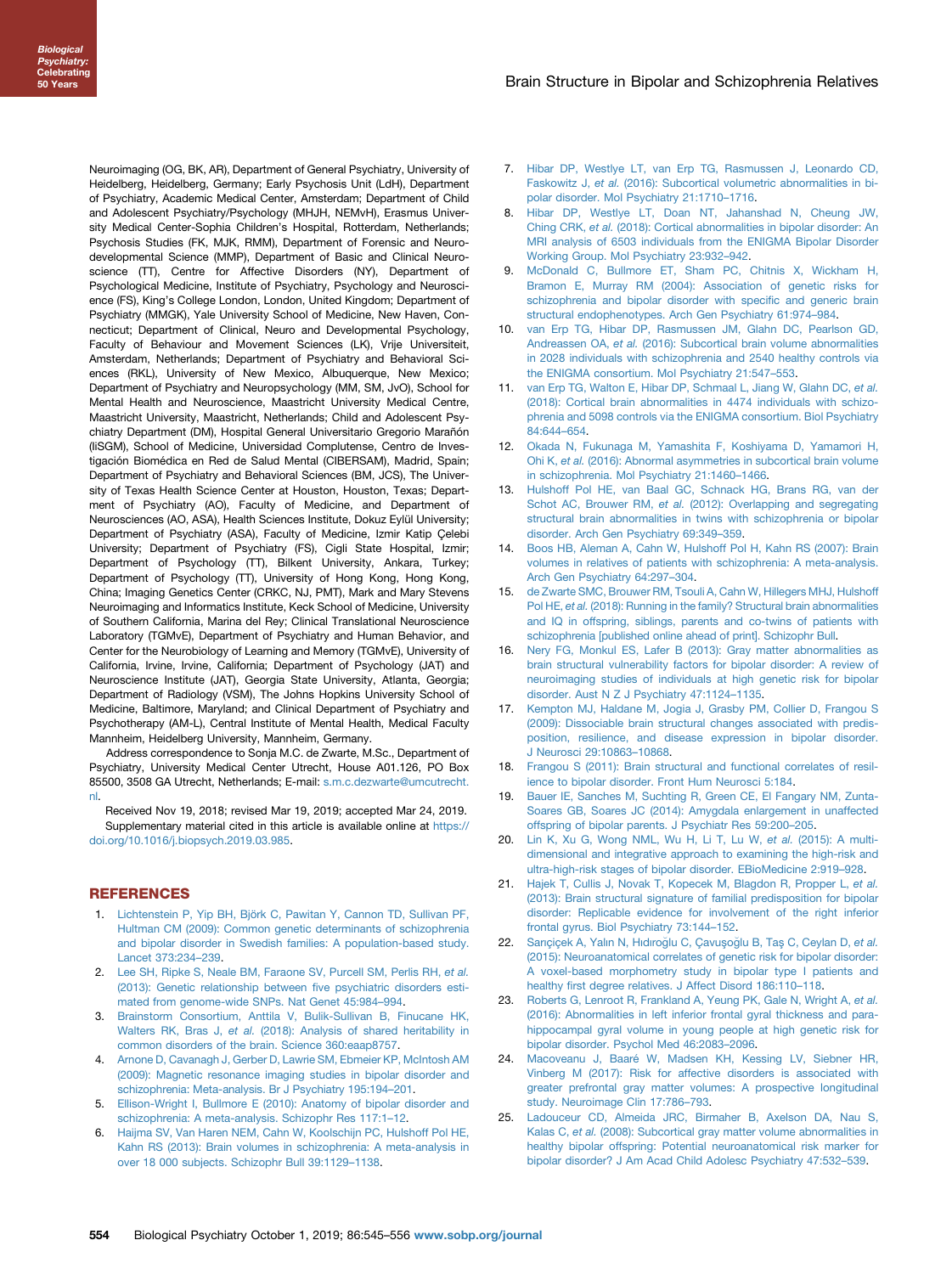- <span id="page-10-0"></span>26. [Drobinin V, Slaney C, Garnham J, Propper L, Uher R, Alda M, Hajek T](http://refhub.elsevier.com/S0006-3223(19)31437-4/sref26) [\(2019\): Larger right inferior frontal gyrus volume and surface area in](http://refhub.elsevier.com/S0006-3223(19)31437-4/sref26) [participants at genetic risk for bipolar disorders. Psychol Med](http://refhub.elsevier.com/S0006-3223(19)31437-4/sref26) [49:1308](http://refhub.elsevier.com/S0006-3223(19)31437-4/sref26)–1315.
- 27. [Sugranyes G, de la Serna E, Romero S, Sanchez-Gistau V, Calvo A,](http://refhub.elsevier.com/S0006-3223(19)31437-4/sref27) Moreno D, et al. [\(2015\): Grey matter volume decrease distinguishes](http://refhub.elsevier.com/S0006-3223(19)31437-4/sref27) [schizophrenia from bipolar offspring during childhood and adoles](http://refhub.elsevier.com/S0006-3223(19)31437-4/sref27)[cence. J Am Acad Child Adolesc Psychiatry 54:677](http://refhub.elsevier.com/S0006-3223(19)31437-4/sref27)–684.
- 28. [Collin G, Scholtens LH, Kahn RS, Hillegers MHJ, van den Heuvel MP](http://refhub.elsevier.com/S0006-3223(19)31437-4/sref28) [\(2017\): Affected anatomical rich club and structural-functional](http://refhub.elsevier.com/S0006-3223(19)31437-4/sref28) [coupling in young offspring of schizophrenia and bipolar disorder](http://refhub.elsevier.com/S0006-3223(19)31437-4/sref28) [patients. Biol Psychiatry 82:746](http://refhub.elsevier.com/S0006-3223(19)31437-4/sref28)–755.
- 29. [McDonald C, Marshall N, Sham PC, Bullmore ET, Schulze K,](http://refhub.elsevier.com/S0006-3223(19)31437-4/sref29) Chapple B, et al. [\(2006\): Regional brain morphometry in patients with](http://refhub.elsevier.com/S0006-3223(19)31437-4/sref29) [schizophrenia or bipolar disorder and their unaffected relatives. Am J](http://refhub.elsevier.com/S0006-3223(19)31437-4/sref29) [Psychiatry 163:478](http://refhub.elsevier.com/S0006-3223(19)31437-4/sref29)–487.
- 30. [McIntosh AM, Job DE, Moorhead TWJ, Harrison LK, Forrester K,](http://refhub.elsevier.com/S0006-3223(19)31437-4/sref30) [Lawrie SM, Johnstone EC \(2004\): Voxel-based morphometry of pa](http://refhub.elsevier.com/S0006-3223(19)31437-4/sref30)[tients with schizophrenia or bipolar disorder and their unaffected rel](http://refhub.elsevier.com/S0006-3223(19)31437-4/sref30)[atives. Biol Psychiatry 56:544](http://refhub.elsevier.com/S0006-3223(19)31437-4/sref30)–552.
- 31. [Fischl B \(2012\): FreeSurfer. Neuroimage 62:774](http://refhub.elsevier.com/S0006-3223(19)31437-4/sref31)–781.
- 32. [Fischl B, Sereno MI, Dale AM \(1999\): Cortical surface-based analysis:](http://refhub.elsevier.com/S0006-3223(19)31437-4/sref32) II. Inflation, fl[attening, and a surface-based coordinate system. Neu](http://refhub.elsevier.com/S0006-3223(19)31437-4/sref32)[roimage 9:195](http://refhub.elsevier.com/S0006-3223(19)31437-4/sref32)–207.
- 33. [Fischl B, Dale AM \(2000\): Measuring the thickness of the human ce](http://refhub.elsevier.com/S0006-3223(19)31437-4/sref33)[rebral cortex from magnetic resonance images. Proc Natl Acad Sci](http://refhub.elsevier.com/S0006-3223(19)31437-4/sref33) [U S A 97:11050](http://refhub.elsevier.com/S0006-3223(19)31437-4/sref33)–11055.
- 34. [Pinheiro JC, Bates DM \(2000\): Mixed-Effects Models in S and S-PLUS.](http://refhub.elsevier.com/S0006-3223(19)31437-4/sref34) [New York: Springer](http://refhub.elsevier.com/S0006-3223(19)31437-4/sref34).
- 35. [Benjamini Y, Hochberg Y \(1995\): Controlling the false discovery rate: A](http://refhub.elsevier.com/S0006-3223(19)31437-4/sref35) [practical and powerful approach to multiple testing. J R Stat Soc](http://refhub.elsevier.com/S0006-3223(19)31437-4/sref35) [57:289](http://refhub.elsevier.com/S0006-3223(19)31437-4/sref35)–300.
- 36. [Moran ME, Hulshoff Pol HE, Gogtay N \(2013\): A family affair: Brain](http://refhub.elsevier.com/S0006-3223(19)31437-4/sref36) [abnormalities in siblings of patients with schizophrenia. Brain](http://refhub.elsevier.com/S0006-3223(19)31437-4/sref36) [136:3215](http://refhub.elsevier.com/S0006-3223(19)31437-4/sref36)–3226.
- 37. [Ruderfer DM, Ripke S, McQuillin A, Boocock J, Stahl EA, Pavlides JM,](http://refhub.elsevier.com/S0006-3223(19)31437-4/sref37) et al. [\(2018\): Genomic dissection of bipolar disorder and schizo](http://refhub.elsevier.com/S0006-3223(19)31437-4/sref37)[phrenia, including 28 subphenotypes. Cell 173:1705](http://refhub.elsevier.com/S0006-3223(19)31437-4/sref37)–1715.
- 38. [Baaré WF, van Oel CJ, Hulshoff Pol HE, Schnack HG, Durston S,](http://refhub.elsevier.com/S0006-3223(19)31437-4/sref38) [Sitskoorn MM, Kahn RS \(2001\): Volumes of brain structures in twins](http://refhub.elsevier.com/S0006-3223(19)31437-4/sref38) [discordant for schizophrenia. Arch Gen Psychiatry 58:33](http://refhub.elsevier.com/S0006-3223(19)31437-4/sref38)–40.
- 39. [Cannon TD, Thompson PM, van Erp TGM, Toga AW, Poutanen VP,](http://refhub.elsevier.com/S0006-3223(19)31437-4/sref39) Huttunen M, et al. [\(2002\): Cortex mapping reveals regionally](http://refhub.elsevier.com/S0006-3223(19)31437-4/sref39) specifi[c patterns of genetic and disease-speci](http://refhub.elsevier.com/S0006-3223(19)31437-4/sref39)fic gray-matter deficits [in twins discordant for schizophrenia. Proc Natl Acad Sci U S A](http://refhub.elsevier.com/S0006-3223(19)31437-4/sref39) [99:3228](http://refhub.elsevier.com/S0006-3223(19)31437-4/sref39)–3233.
- 40. [Rijsdijk FV, van Haren NEM, Picchioni MM, McDonald C, Toulopoulou T,](http://refhub.elsevier.com/S0006-3223(19)31437-4/sref40) Hulshoff Pol HE, et al. [\(2005\): Brain MRI abnormalities in schizophrenia:](http://refhub.elsevier.com/S0006-3223(19)31437-4/sref40) [Same genes or same environment? Psychol Med 35:1399](http://refhub.elsevier.com/S0006-3223(19)31437-4/sref40)–1409.
- 41. [van Haren NEM, Rijsdijk F, Schnack HG, Picchioni MM,](http://refhub.elsevier.com/S0006-3223(19)31437-4/sref41) Toulopoulou T, Weisbrod M, et al. [\(2012\): The genetic and environ](http://refhub.elsevier.com/S0006-3223(19)31437-4/sref41)[mental determinants of the association between brain abnormalities](http://refhub.elsevier.com/S0006-3223(19)31437-4/sref41) [and schizophrenia: The Schizophrenia Twins and Relatives Con](http://refhub.elsevier.com/S0006-3223(19)31437-4/sref41)[sortium. Biol Psychiatry 71:915](http://refhub.elsevier.com/S0006-3223(19)31437-4/sref41)–921.
- 42. [Kieseppä T, Van Erp TG, Haukka J, Partonen T, Cannon TD,](http://refhub.elsevier.com/S0006-3223(19)31437-4/sref42) Poutanen VP, et al. (2002): The volumetric fi[ndings in MRI brain study](http://refhub.elsevier.com/S0006-3223(19)31437-4/sref42) [of bipolar twins and their healthy co-twins. Bipolar Disord 4\(Suppl 1\):](http://refhub.elsevier.com/S0006-3223(19)31437-4/sref42) [29](http://refhub.elsevier.com/S0006-3223(19)31437-4/sref42)–30.
- 43. [van der Schot AC, Vonk R, Brans RG, van Haren NE, Koolschijn PC,](http://refhub.elsevier.com/S0006-3223(19)31437-4/sref43) Nuboer V, et al. (2009): Infl[uence of genes and environment on brain](http://refhub.elsevier.com/S0006-3223(19)31437-4/sref43) [volumes in twin pairs concordant and discordant for bipolar disorder.](http://refhub.elsevier.com/S0006-3223(19)31437-4/sref43) [Arch Gen Psychiatry 66:142](http://refhub.elsevier.com/S0006-3223(19)31437-4/sref43)–151.
- 44. [Franke B, Stein JL, Ripke S, Anttila V, Hibar DP, van Hulzen KJ,](http://refhub.elsevier.com/S0006-3223(19)31437-4/sref44) et al. (2016): Genetic infl[uences on schizophrenia and subcortical brain](http://refhub.elsevier.com/S0006-3223(19)31437-4/sref44) [volumes: Large-scale proof of concept. Nat Neurosci 19:420](http://refhub.elsevier.com/S0006-3223(19)31437-4/sref44)–431.
- 45. [Smeland OB, Wang Y, Frei O, Li W, Hibar DP, Franke B,](http://refhub.elsevier.com/S0006-3223(19)31437-4/sref45) et al. (2018): [Genetic overlap between schizophrenia and volumes of hippocampus,](http://refhub.elsevier.com/S0006-3223(19)31437-4/sref45) [putamen, and intracranial volume indicates shared molecular genetic](http://refhub.elsevier.com/S0006-3223(19)31437-4/sref45) [mechanisms. Schizophr Bull 44:854](http://refhub.elsevier.com/S0006-3223(19)31437-4/sref45)–864.
- 46. [Grasby KL, Jahanshad N, Painter JN, Colodro-Conde L, Bralten J,](http://refhub.elsevier.com/S0006-3223(19)31437-4/sref46) Hibar DP, et al. [\(2018\): The genetic architecture of the human cerebral](http://refhub.elsevier.com/S0006-3223(19)31437-4/sref46) [cortex \[published online ahead of print Sep 9\]. bioRxiv.](http://refhub.elsevier.com/S0006-3223(19)31437-4/sref46)
- 47. [Sgouros S, Goldin JH, Hockley AD, Wake MJ, Natarajan K \(1999\):](http://refhub.elsevier.com/S0006-3223(19)31437-4/sref47) [Intracranial volume change in childhood. J Neurosurg 91:610](http://refhub.elsevier.com/S0006-3223(19)31437-4/sref47)–616.
- 48. [Blakemore SJ \(2012\): Imaging brain development: The adolescent](http://refhub.elsevier.com/S0006-3223(19)31437-4/sref48) [brain. Neuroimage 61:397](http://refhub.elsevier.com/S0006-3223(19)31437-4/sref48)–406.
- 49. [Murray RM, Lewis SW \(1987\): Is schizophrenia a neurodevelopmental](http://refhub.elsevier.com/S0006-3223(19)31437-4/sref49) [disorder? Br Med J \(Clin Res Ed\) 295:681](http://refhub.elsevier.com/S0006-3223(19)31437-4/sref49)–682.
- 50. [Nasrallah HA \(1991\): Neurodevelopmental aspects of bipolar affective](http://refhub.elsevier.com/S0006-3223(19)31437-4/sref50) [disorder. Biol Psychiatry 29:1](http://refhub.elsevier.com/S0006-3223(19)31437-4/sref50)–2.
- 51. [Weinberger DR \(1987\): Implications of normal brain development for](http://refhub.elsevier.com/S0006-3223(19)31437-4/sref51) [the pathogenesis of schizophrenia. Arch Gen Psychiatry 44:660](http://refhub.elsevier.com/S0006-3223(19)31437-4/sref51)–669.
- 52. [Murray RM, Sham P, Van Os J, Zanelli J, Cannon M, McDonald C](http://refhub.elsevier.com/S0006-3223(19)31437-4/sref52) [\(2004\): A developmental model for similarities and dissimilarities](http://refhub.elsevier.com/S0006-3223(19)31437-4/sref52) [between schizophrenia and bipolar disorder. Schizophr Res 71:405](http://refhub.elsevier.com/S0006-3223(19)31437-4/sref52)– [416.](http://refhub.elsevier.com/S0006-3223(19)31437-4/sref52)
- 53. [Parellada M, Gomez-Vallejo S, Burdeus M, Arango C \(2017\): Devel](http://refhub.elsevier.com/S0006-3223(19)31437-4/sref53)[opmental differences between schizophrenia and bipolar disorder.](http://refhub.elsevier.com/S0006-3223(19)31437-4/sref53) [Schizophr Bull 43:1176](http://refhub.elsevier.com/S0006-3223(19)31437-4/sref53)–1189.
- 54. [Walker J, Curtis V, Shaw P, Murray RM \(2002\): Schizophrenia and](http://refhub.elsevier.com/S0006-3223(19)31437-4/sref54) [bipolar disorder are distinguished mainly by differences in neuro](http://refhub.elsevier.com/S0006-3223(19)31437-4/sref54)[development. Neurotox Res 4:427](http://refhub.elsevier.com/S0006-3223(19)31437-4/sref54)–436.
- 55. [Hajek T, Franke K, Kolenic M, Capkova J, Matejka M, Propper L,](http://refhub.elsevier.com/S0006-3223(19)31437-4/sref55) et al. [\(2019\): Brain age in early stages of bipolar disorders or schizophrenia.](http://refhub.elsevier.com/S0006-3223(19)31437-4/sref55) [Schizophr Bull 45:190](http://refhub.elsevier.com/S0006-3223(19)31437-4/sref55)–198.
- 56. [Adleman NE, Fromm SJ, Razdan V, Kayser R, Dickstein DP,](http://refhub.elsevier.com/S0006-3223(19)31437-4/sref56) Brotman MA, et al. [\(2012\): Cross-sectional and longitudinal abnor](http://refhub.elsevier.com/S0006-3223(19)31437-4/sref56)[malities in brain structure in children with severe mood dysregulation](http://refhub.elsevier.com/S0006-3223(19)31437-4/sref56) [or bipolar disorder. J Child Psychol Psychiatry 53:1149](http://refhub.elsevier.com/S0006-3223(19)31437-4/sref56)–1156.
- 57. [Adler CM, Levine AD, DelBello MP, Strakowski SM \(2005\): Changes in](http://refhub.elsevier.com/S0006-3223(19)31437-4/sref57) [gray matter volume in patients with bipolar disorder. Biol Psychiatry](http://refhub.elsevier.com/S0006-3223(19)31437-4/sref57) [58:151](http://refhub.elsevier.com/S0006-3223(19)31437-4/sref57)–157.
- 58. [van Erp TG, Thompson PM, Kieseppä T, Bearden CE, Marino AC,](http://refhub.elsevier.com/S0006-3223(19)31437-4/sref58) Hoftman GD, et al. [\(2012\): Hippocampal morphology in lithium and](http://refhub.elsevier.com/S0006-3223(19)31437-4/sref58) [non-lithium-treated bipolar I disorder patients, non-bipolar co-twins,](http://refhub.elsevier.com/S0006-3223(19)31437-4/sref58) [and control twins. Hum Brain Mapp 33:501](http://refhub.elsevier.com/S0006-3223(19)31437-4/sref58)–510.
- 59. [Dannlowski U, Stuhrmann A, Beutelmann V, Zwanzger P, Lenzen T,](http://refhub.elsevier.com/S0006-3223(19)31437-4/sref59) Grotegerd D, et al. [\(2012\): Limbic scars: Long-term consequences of](http://refhub.elsevier.com/S0006-3223(19)31437-4/sref59) [childhood maltreatment revealed by functional and structural magnetic](http://refhub.elsevier.com/S0006-3223(19)31437-4/sref59) [resonance imaging. Biol Psychiatry 71:286](http://refhub.elsevier.com/S0006-3223(19)31437-4/sref59)–293.
- 60. [Hulshoff Pol HE, Hoek HW, Susser E, Brown AS, Dingemans A,](http://refhub.elsevier.com/S0006-3223(19)31437-4/sref60) Schnack HG, et al. [\(2000\): Prenatal exposure to famine and brain](http://refhub.elsevier.com/S0006-3223(19)31437-4/sref60) [morphology in schizophrenia. Am J Psychiatry 157:1170](http://refhub.elsevier.com/S0006-3223(19)31437-4/sref60)–1172.
- 61. [Voelcker-Rehage C, Niemann C \(2013\): Structural and functional brain](http://refhub.elsevier.com/S0006-3223(19)31437-4/sref61) [changes related to different types of physical activity across the life](http://refhub.elsevier.com/S0006-3223(19)31437-4/sref61) [span. Neurosci Biobehav Rev 37:2268](http://refhub.elsevier.com/S0006-3223(19)31437-4/sref61)–2295.
- 62. [Rasic D, Hajek T, Alda M, Uher R \(2014\): Risk of mental illness in](http://refhub.elsevier.com/S0006-3223(19)31437-4/sref62) [offspring of parents with schizophrenia, bipolar disorder, and major](http://refhub.elsevier.com/S0006-3223(19)31437-4/sref62) [depressive disorder: A meta-analysis of family high-risk studies.](http://refhub.elsevier.com/S0006-3223(19)31437-4/sref62) [Schizophr Bull 40:28](http://refhub.elsevier.com/S0006-3223(19)31437-4/sref62)–38.
- 63. [Mesman E, Nolen WA, Reichart CG, Wals M, Hillegers MHJ \(2013\): The](http://refhub.elsevier.com/S0006-3223(19)31437-4/sref63) [Dutch bipolar offspring study: 12-year follow-up. Am J Psychiatry](http://refhub.elsevier.com/S0006-3223(19)31437-4/sref63) [170:542](http://refhub.elsevier.com/S0006-3223(19)31437-4/sref63)–549.
- 64. [McDaniel MA \(2005\): Big-brained people are smarter: A meta-analysis](http://refhub.elsevier.com/S0006-3223(19)31437-4/sref64) [of the relationship between in vivo brain volume and intelligence. In](http://refhub.elsevier.com/S0006-3223(19)31437-4/sref64)[telligence 33:337](http://refhub.elsevier.com/S0006-3223(19)31437-4/sref64)–346.
- 65. [Staff RT, Murray AD, Ahearn TS, Mustafa N, Fox HC, Whalley LF](http://refhub.elsevier.com/S0006-3223(19)31437-4/sref65) [\(2012\): Childhood socioeconomic status and adult brain size: Child](http://refhub.elsevier.com/S0006-3223(19)31437-4/sref65)hood socioeconomic status infl[uences adult hippocampal size. Ann](http://refhub.elsevier.com/S0006-3223(19)31437-4/sref65) [Neurol 71:653](http://refhub.elsevier.com/S0006-3223(19)31437-4/sref65)–660.
- 66. [Lawson GM, Duda JT, Avants BB, Wu J, Farah MJ \(2013\): Associa](http://refhub.elsevier.com/S0006-3223(19)31437-4/sref66)tions between children'[s socioeconomic status and prefrontal cortical](http://refhub.elsevier.com/S0006-3223(19)31437-4/sref66) [thickness. Dev Sci 16:641](http://refhub.elsevier.com/S0006-3223(19)31437-4/sref66)–652.
- 67. [Noble KG, Houston SM, Brito NH, Bartsch H, Kan E, Kuperman JM,](http://refhub.elsevier.com/S0006-3223(19)31437-4/sref67) et al. [\(2015\): Family income, parental education and brain structure in](http://refhub.elsevier.com/S0006-3223(19)31437-4/sref67) [children and adolescents. Nat Neurosci 18:773](http://refhub.elsevier.com/S0006-3223(19)31437-4/sref67)–778.
- 68. [Van Haren NEM, Van Dam DS, Stellato RK; Genetic Risk and Outcome](http://refhub.elsevier.com/S0006-3223(19)31437-4/sref68) [of Psychosis \(GROUP\) investigators \(2019\): Change in IQ in](http://refhub.elsevier.com/S0006-3223(19)31437-4/sref68)